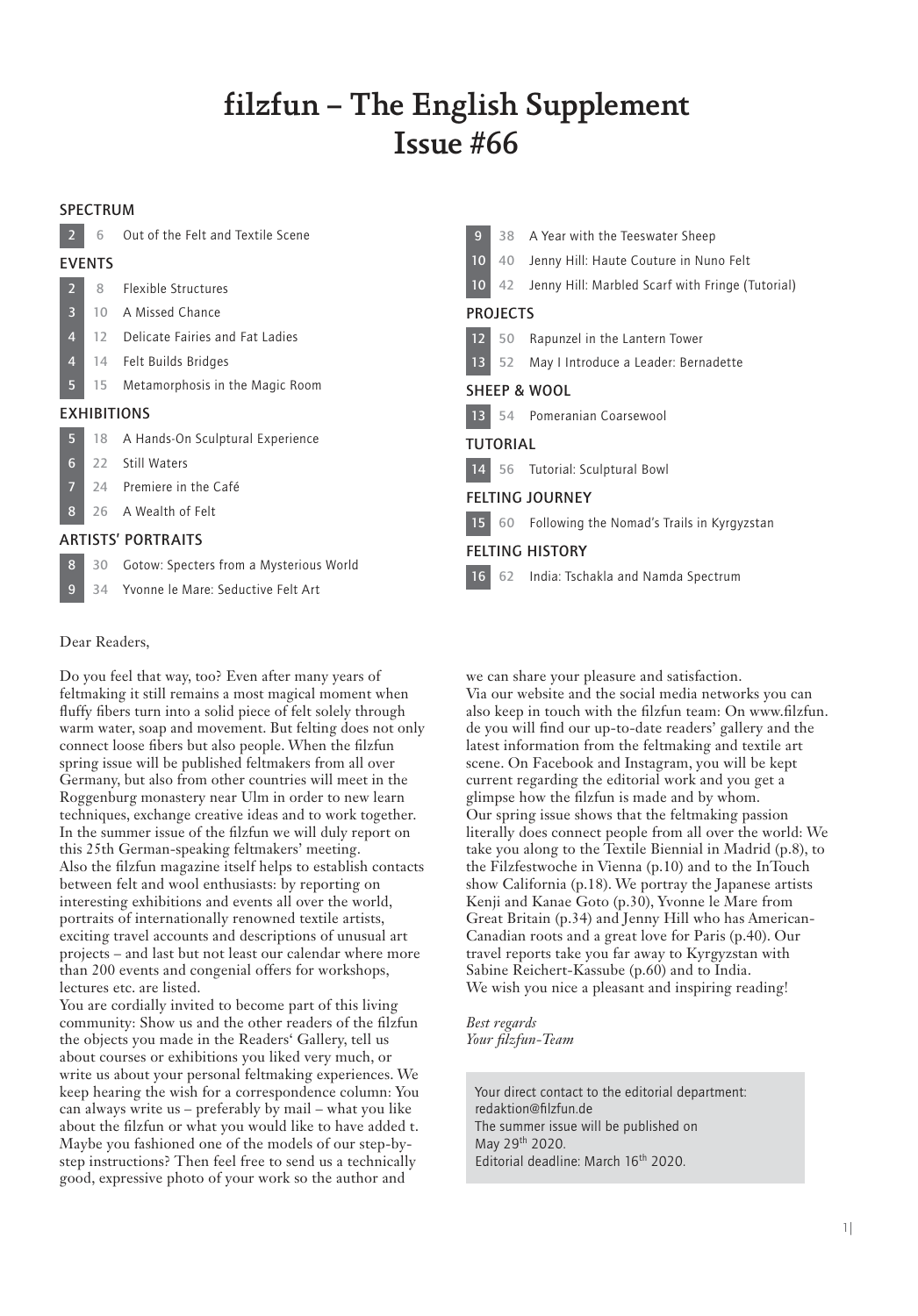## Experiments During a Felt Happening

The participants can find out new things, reflect, try out, exchange their experiences with others, deepen the already familiar and draw on unlimited resources during the Filzhappening (Felt Happening) in the Kurszentrum Ballenberg in Switzerland on Oct. 17-18th. A couple of days before the courses begin the participants will receive a theme that will inspire them »to delve into free feltmaking and to lend an outward shape to their inner images«, the organizer of the happening, Johanna Rösti-Bühler, explains.

*Information and Application: www.ballenbergkurse.ch*

## Wool Meets Metal

After two successful international exhibits around the themes »Wolle und Holz« (Wool and Wood) in 2018 as well as »Wolle und Papier« (Wool and Paper) in 2019 the Austrian artists' collective wollmodus now calls for the artistic combining of wool and metal this year. Objects for the CraftArtFusion-Project »Wir WOLLEn METALL« can be sent in until June 10th 2020. The objects chosen by a jury will be on show during two exhibits in the fall. All pertaining information are available as downloads on the wollmodus website. *http://wollmodus.at/wollkunst* 

## International Lecturer Team at the felt::feutre canada

Famous felt artists from five countries will teach during the felt::feutre canada in Red Deer, Alberta/Canada from August 23rd to 28th 2020: Judit Pócs from Hungary, the Canadian Marjolein Dallinga and Renate Maile-Moskowitz from the US, just to name a few. Next to the high-quality workshops the Filzwoche offers discussions with the artists, an exhibit and a fair. *www.felt-feutre-canada-com*

## Rust, Stones and Felted Animals

You can choose from six courses during the 5th feltmakers' meeting in the border country (Dreiländereck) which takes place in the Jugend- und Bildungshaus St. Arbogast in Götzis, Vorarlberg/Austria from April 30th to May 3rd 2020 under the title »Fascination of Stones« (see photo), »Experimental Surface Structures« und »Basic Thread Buttons« with Beate Bossert, »Rusting – Colors from the Past« and »Seamless Garments« with Constanze Krög as well as »Critters« with Susanne Wetzel. *Information and Application: www.wizardwool.at*

## Jubilee Guests from Italy

A students' group from Salò on Lake Garda was greatly surprised when they visited the State Textile and Industry Museum in Augsburg (tim) during a language course: they were greeted as jubilee guests by the representative of Bavaria's Ministry of Culture and Art, Bernd Sibler and the tim director Dr. Karl Borromäus Murr. With the three dozen Italian youths the museum cracked the record of a million visitors since its opening in 2010. Especially for this occasion the experts wove a »memory cloth« on one of the old looms. *www.timbayern.de*

## Wool, Wine and **Workshops**

A wool and arts&crafts market with everything on offer that warms the heart of feltmakers, knitters and spinners and 16 workshops make the wine town Guntersblum in Rheinhessen on June 6-7th 2020 the meeting point of felt enthusiasts from near and afar. On schedule are spinning and knitting, the making of buttons and Japanese thimble rings, the so-called Yubinuki. The wool and arts&crafts market which will take place for the eleventh time in 2020 had its origin in Schwabsburg, then moved to Oppenheim and has now found a new home in Guntersblum. *www.wollfest-guntersblum.de*

## Felt Education in the Wienerwald

Ecoprint, plant dyeing, felted jewels, bags in special forms and sizes and elastic felt projects as well as the subject »Felting with children – but how and what?« are the subjects of the 4th international felt education. The Austrian group wollmodus invites to the Laab cloister in the Wienerwald from July 10th to 12th 2020. Renowned lecturers are: Franziska Ebner, Annette Quentin-Stoll, Judit Pócs and Dina Elmani-Zanka. The courses are directed towards newcomers as well as experienced feltmakers.

*Information and Application: http:// wollmodus.at/wollraum-filzfortbildung/*

## PAGES 8–9

## Flexible Structures

## *Success for five German artists at the Textile Biennale in Madrid*

A wall made of felted rectangles, a concrete cube out which fluffy felted structures burst, or this intricately folded felt object that seems to hover in the air: These are only three of the many objects that German felt artists presented at the Textile Art Biennial in Madrid. The 8th Biennial of Contemporary Textile Art that took place in Europe for the first time had the motto »Sustainable City«. The juried objects were put on show in the Real Jardín Botánico, at the Centro Arte Complutense as well as in the Museo del Traje. Further exhibits, lectures, excursions and workshops complemented the biennial program.

## Folded Object with a Light Effect

A total of five German artists were able to convince the curators with their textile art objects. For their joint project »Un Gran Pliegue – more than an architectural object« Beatriz Schaaf-Gießer and Andrea Noeske-Porade were nominated for big size format in the Museo del Traje. Behind this work is the idea of folding as a symbol of sustainability in the sense of a solid structure and as an indicator for the adaptability regarding outward changes. A fleece surface area of about seven square meters was turned into a three-dimensional architectural object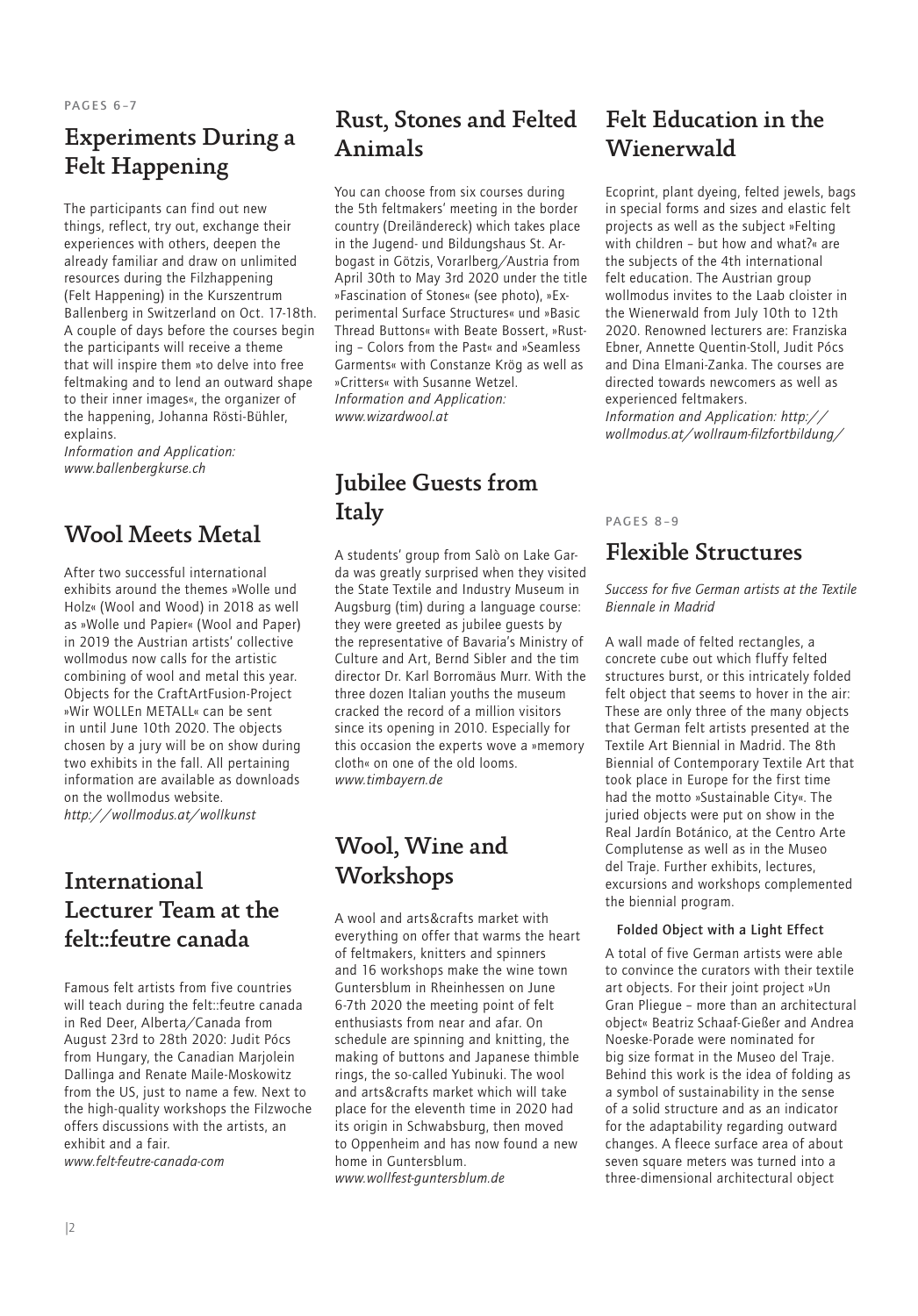through a way of folding that the object stays solid despite of its lightness and delicacy.The folds`edges were sewed additionally and fixated with a nontoxic, phosphorescent illuminating agent. The contours thus shone as a kind of architectural sketch into the night sky.

## A Wall of Felted Building Blocks

Katrin Knape presented her object called »Stones«, an irregular wall made of felted rectangles or building blocks. She explains: »The sustainable city will not be built anew; it will manifest itself where we live, love and work today. We have to succeed in tearing down walls, in changing our perspectives and ways of thinking in order to be able to balance with nature our life styles and our communal efforts in restricted spaces. My wall erected from single hollow bodies and felted boards symbolizes such a breaking open. The change, re-and upcycling measures of already existing matter into new spheres is depicted across various surfaces and enclosures made of cotton, paper, bamboo and other plant parts.«

Ø Regarding the smaller formats, three German artists won as well. Andrea Noeske-Porada showed her work called »Estructura piramidal«. »Like a membrane, a thin felted expanse divides the inside and outside and generates spaces of pyramidal architecture«, the artist expounds. »This architecture which is stable in itself and does not require additional support is made possible by means of a special fiber structure. The object is changeable without interfering with the substance. It can be turned around, taken inside out or wound up. It hooks onto its own structure, whereby creating new spatial areas.« Ø Christine Rummel`s object »Estabilidad« ponders the following question: Is stability a feature to desired when it comes to sustainability? Too much of it means rigidity, immovability and stagnancy, and under certain circumstances it hinders or blocks further development.

#### Third Price for »Occupy«

In the category 'small format' Gabriele Wehrmeyer was awarded third price for her show piece »Occupy«.It points to the disrespectful treatment of natural resources which casts aside their sustainable use.

Ø In her concrete cube, out of which fluffy, bubble-like felted structures thrust their way out she shows nature's vital

force in gaining back space – first tender as a leaf, then in steady growth without human beings noticing.

Gabriele Wehrmeyer

PAGES 10 –11

## A Missed Chance

*The revival of the Tapisserie Triennale (Tapestry Triennial) in Lodz could have given a stronger boost to the textile arts, thinks Beatrijs Sterk.*

The triennial in Lodz is the oldest textile art event in Europe and presumably worldwide. It started 1972 as an Eastern-European window for textile arts for all those who could not visit the biennial in Lausanne. In the first year it was an event for people from Poland only, but soon international artists and audiences came. Until recently, however, there was no call for public tenders.

Ø Now a revival was initiated in honor of the renewed interest in textile art by free artists. Finally, there was a public call for tenders and a curator of the younger generation, Marta Kowalewska, was hired. She emphasizes iconography and new media. Above all, young textile artists and artists from other fields who deal with contemporary problems via textile media are addressed.

#### Subject »Breaching Borders«

As an important theme the term »Breaching Borders« was chosen. Such structuring made the exhibit wellarranged and set the focus on the value of each single object. The use of new technologies as well as a revival of handicrafts were desired. Still, many important techniques in this area, for example 3-D-print which had shown artistic tendencies with regard to design, were missing. In order to strengthen the integration of free arts, a jury was chosen whose influential members all come from free art forms, like e.g. Anne Coxon, curator at the Tate Modern, Michal Jachula of the Zacheta National Gallery of Art and Mizuki Takahashi of the Centre for Heritage, Arts and Textile/ Hongkong.

 $<sup>"</sup> The result, its high quality$ </sup> notwithstanding, did not exactly meet the expectations of the audience. The older visitors were heard saying: »to have seen

all this before«. Others deplored a certain emptiness of the show, which was not due to a more generous hanging. All in all, the result did seem less rich compared with the triennial 2017. What was the root cause?

Ø First of all, the time span available had been very short. Only a years ago the new conditions had been made public and the ambitious theme »Breaching Borders« did obviously require a certain amount of space for its deeper artistic examination. Ø A further reason for feeling slightly disappointed was and remains the fact that most famous artists like to be invited rather than to hand in objects themselves. Some artists had sent work that had already been presented in other important shows (amongst others, Kristina Daukintyte Aas and Sarah Perret), something that should have been avoided.

### Focus on Young Artists

Yet another reason, it seems to me, was the focus on youth. Budding artists may have fresh ideas, but they don't necessarily make masterpieces. Also, the geographic participation was onesided. Obviously, the new concept of the Triennial was made public in all relevant Polish institutions, but not in many other countries. Of a total of 57 participants 22 came from Poland, and these were rather young. From other countries came but a few each. It is not possible that only Poland has good, young artists! Ø These differing results may also have been due to a jury that specializes in »Free Art«. Of course, these people are very well informed about what happens in art. But regarding textile art their knowledge often seems to be limited.

## Reassessment of Handicrafts

In one point my opinion differs from that of the curator when it comes to the necessary renewal of textile art. We agree on the use of new technologies and the reassessment of handicrafts. Only in the changed iconography to more important themes I don't see a solution. Ø What is special in textile art compared with the so-called »Free Art«? I looked at the single objects in the catalogue again and found about 10 objects that belong to the free realm. This applies also to the 3rd price: the work "3eme Age (le retour d´Ulysse)« by Aurélia Jaubert, a Patchwork from fleamarket embroideries, or »Totem« by Judy Hooymeyer, showing a stack of old woolen blankets. Only when reading the accompanying text, you learn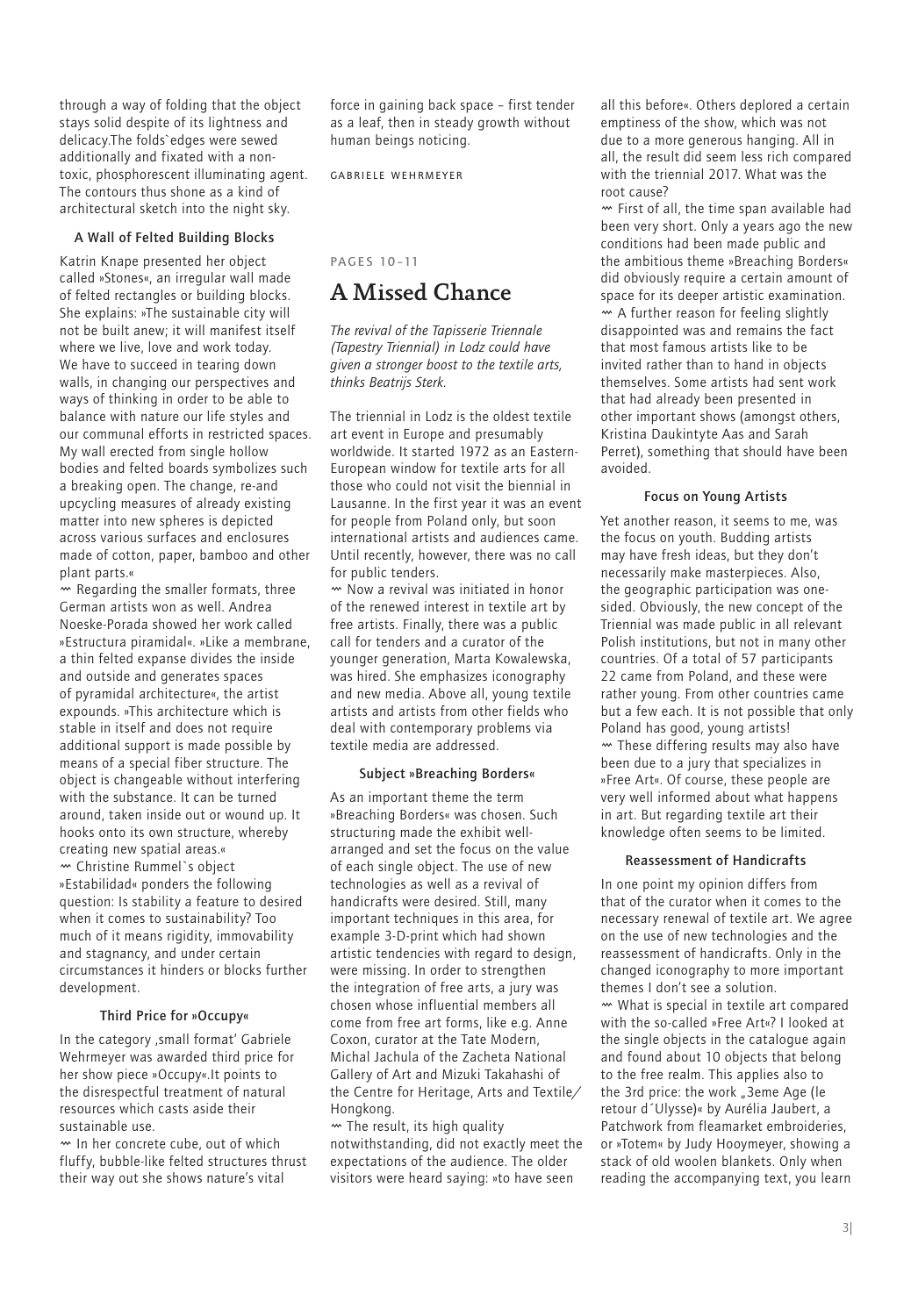that the works are about Inuit children who had been taken out of their families. the so-called lost generation. In both cases these are objects which have only fleetingly, arbitrarily to do with textile and do not present an enrichment for textile art.

My conclusion: The distinctiveness of textile art should be honored more! I see the renewed interest in textiles on the part of free arts as a return to touchable, haptic qualities. Art needs textile as an impulse! One of the two first prizes – »A Letter to Helena« by Dobroslawa Kowalewska, presumably the oldest contributor of the Triennial – clearly shows that textile art can convince through beauty and intensity and not only through themes relevant to contemporary society. Beatrijs Sterk

#### Beatrijs Sterk

*published the magazine Textilforum until the end of 2013 and worked as ETN secretary(European Textile Network) until May 2015.*

PAGES 12–13

## Delicate Fairies and Fat Ladies

*The 4th Viennese Filzfestwoche (Felt Festival Week) in the Alte Schieberkammer offered plenty of opportunity for personal exchanges and to try out new felting techniques.*

In its fourth year the Viennese Filzfestwoche in October is well-established in the Austrian feltmakers' scene and abroad. For the third time, the Alte Schieberkammer in the 15th Viennese District was the preferred destination of many felt artists and fiber enthusiasts which took up this opportunity to shop, to talk shop enthusiastically and to visit the courses held by renowned teachers. »Through the familiar atmosphere the Filzfestwoche is special indeed. People instantaneously feel at home and lose their shyness«, says Ursula Weber-Hejtmanek, the organizer, happily.

#### Needle-Felted Little Mice

Already the opening with a musically accompanied fashion show and a

greeting by the former state parliament president Marianne Klicka was wellvisited. In the course of the following days the many guests could admire or buy textile art objects by international exhibitors, take courses at moderate fees or learn new techniques. Blossoms and fairies could be made with Ursula Weber-Hejtmanek, with Beate Bossert small precious things made from pre-felt, wind chimes and twine buttons, with Tanja Kahl her famous Dicken Damen (Fat Ladies) and felted roses with Martina Wahl. Steffi Holzgräwe made small pods and capsules with her participants, and Helga Steegborn, master of depicting true-to-life animals, demonstrated how to needle-felt tiny sleeping mice. The chair of the German Filz-Netzwerks, Susanne Schächter-Heil invited the audience to experiment.

#### Touching desired!

Apart from all that, interested parties could buy all kinds of accessories and felting literature. Expert advice came with the purchase of wool and plant fibers of the highest quality and dyed silk fabrics. Also, there was Susanne Weber's »Lockenprojekt« (Curl Project) which has grown to over 70 wool samples of different kinds of sheep in the meantime. At the booth of the German Filz-Netzwerk the touching of the felt samples was explicitly encouraged, so the guests could feel different fibers, felt qualities and sturdiness.

Susanne Weber

PAGE 14

## Felt Builds Bridges

*For three days in October, an international networking meeting took place in the small city of Mouzon in the North of France.* 

The meeting was generously supported by the city of Mouzon and the IFA. Ø Board members from different national felt organizations, along with relevant feltmakers from countries without associations, totalling 28 people from 13 countries, were invited to attend this meeting.

 $<sup>+</sup>$  The meeting opened on Friday</sup> night with a word of welcome from our chairperson, Johanna Rösti, followed by a short introduction by all those attending.

On Saturday, we were officially welcomed to the Felt Museum by Mr Alain Renard, representative of the municipality of Mouzon. After a tour of the museum, with the director Christoph Deutsch-Dumolin, we started the first discussions. A lecture with Marie-Thérèse Chaupin gave a deeper insight into local wools and wool processing in Europe. During the meeting, the following subjects were discussed:

#### Quality of Feltmaking

The purpose of this discussion was to define good quality felt, with the following conclusions:

- The result of feltmaking should be fit for purpose, which says it all.
- To make feltmakers aware of the choices that need to be made when felting, a basic knowledge of felting is essential. The choice of material, the making of samples and of calculations before you start were topics often mentioned. In Germany, the German Association offers a quality assessment of felt.

The discussion made it quite clear that when you talk about the quality of the felt, you are also talking about education. Education in Feltmaking Ø In this discussion we wanted to learn about education systems in the different countries. In Germany you can do a 3-year apprenticeship in textile design, specializing in felting.  $<sup>W</sup>$  It was generally agreed that learning</sup> the basics of feltmaking is essential. What are the pros and cons of online workshops versus hands-on workshops? Actually, seeing and touching the felt is important,

online course (such as the CiFT offered by the IFA,) is a good alternative.

but for people not able to travel, an

## Exhibitions

An enthusiastic discussion took place on this subject. Many of the represented felting organizations organise exhibitions, in their own country and/ or internationally and have extensive experience in this area.

Ø One possibility discussed was of an international exhibition in 2022, with »Building Bridges« as the theme. Like other discussions, this topic will be developed in the coming months. Networking and synergies between organizations

Ø In this discussion, it was clear that most organizations have the same issues to deal with. Sharing information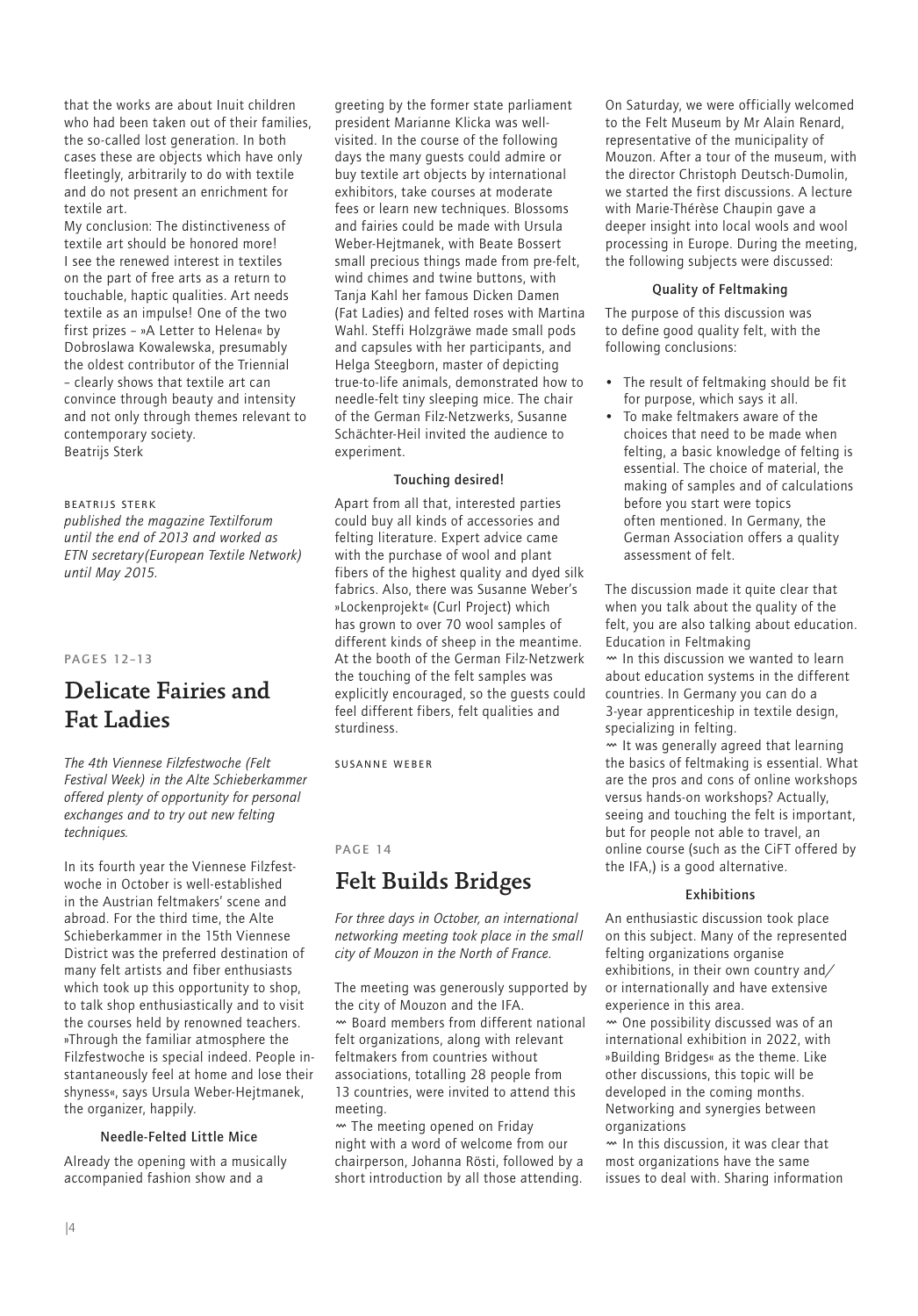and knowledge in person, along with organizing workshops together, would make things easier and help take feltmaking to a higher level. A network not only of feltmaking associations, but also including other textile organizations, would contribute towards keeping felting on the map.

Ø A good way to keep in contact is a Closed Group on Facebook reserved specifically for members of the network, where ideas, events etc. can be shared easily.

Ø Although for some it was quite a journey to reach Mouzon, the network meeting was really worthwhile. All participants agreed on the importance of having met each other in person, making future contact easier. It was mooted that network meetings could potentially be organized every two years. It was very positive to see decisions being made about working together.

 $<sub>w</sub>$  As one of the participants said,</sub> »Felters make things happen«.

Henny van Tussenbroek *Edited Heather Potten*

PAGE 15

## Metamorphosis in the Magic Room

*Eleven women spent a day in the sign of feltmaking and dance in Annaberg-Buchholz.*

Exactly 30 days after the Berlin wall fell, eleven women step through a golden veil into the »Magic Room«, a parish hall of the catholic community Heilig Kreuz in Annaberg-Buchholz. They want to prepare themselves by felting and dancing for the theme »metamorphosis«. The event was planned by the feltmaker Doreen Lüpfert and the dance teacher Barbara Moch. I am all excited, since it will be my first time to felt.

Ø When we dance to the music piece »Schweige und höre« (Be silent and listen) by Helge Burggrabe the transformation begins. Music and dance carry us into different, happy worlds.

## First Felting Experience

Our felting project was to be an individual, tiny »transformation« jar each. At first Doreen Lüpfert explained how

pre-felt is made. Led only by our intuition, we arranged felt waste, pieces of fabric, wool and silk fibers and covered it with several layers of plucked wool. Then we moistened the whole piece thoroughly with soapy water and started to felt – with no pressure at all, almost strikingly. When everything has connected, we have to roll, roll, roll, then we press the water out and cuddle the piece until the felt is firm. Then the pre-felt is allowed to dry. Ø After lunch we weigh the wool for our jars, prepare the stencils and put the wool onto them, first radially, then in a circle (of course in dance direction!), at last radially again. I am a beginner; therefore the pace is rather slow and not always easy, but Doreen Lüpfert gives a lot of encouragement.

Ø Patterns for »Transformation Jars« Ø Then a brief shock: We are supposed to cut our beautifully prepared pre-felts in order cover the jars with them. As soon as we recover, we delve into the creative work, i.e. the making of beautiful patterns. A hole is cut out and the jars take shape.

Ø My physical force is not enough to make a lid, but the jar is beautiful anyway. But my co-feltmakers work miracles with their felt jars. With a communal dance this interesting day ends, always in thankful remembrance of the peaceful turning of the tide three decades ago.

Margitta Hennig

#### PAGES 18–21

## A Hands-On Sculptural Experience

The tactile appeal of certain objects and materials can be difficult to resist; we humans come equipped with highly sensitive fingertips that can help us sense and interpret the world around us. When it comes to artworks, audiences generally must rely on their sight alone, as touching art is strictly forbidden. Imagine, then, entering an art museum and being encouraged to touch, hug, rearrange, and even wear alluring, soft, mysterious, lightweight sculptural objects. Would curiosity and novelty drive you to join in? How might you behave if you were alone in the gallery, or if friends or strangers were encountering the sculptures

alongside you? How would you engage with the art, and with other participants?

#### Holdables made of industrial felt

In my exhibition 'Stephanie Metz: InTouch,' visitors are welcomed into two galleries full of objects designed for hands-on experiences. The first gallery offers the active, playful forms of 'Holdables', surrealist shapes made of stitched, stuffed industrial felt. The geometric yet organically-inspired grey and tan sculptures appear stone-like and heavy, yet they can be manipulated, stacked, rearranged, and worn on the body. Participants are invited to engage at whatever level they wish, from simply observing to handling and rearranging the sculptures and playing with interpretations of the open-ended shapes.

#### Human-sized Hanging Pods

In contrast to the active, playful tone of the 'Holdables,' the second gallery offers a more subdued and contemplative interaction. A dozen different humansized white chrysalis-like 'Hanging Pods' sway gently as audiences move among them. Based loosely on organic specimens like seed pods and cocoons, the surfaces vary from squishy, pillowy forms to firm, linear edges and furrows. Viewers seem compelled to hug certain sculptures and then touch each one to compare and test their qualities. The museum hums with the sounds of guests exclaiming and sharing with each other the immersive experience of touching the art. Ø I have been creating tantalizing sculptural forms out of needle-felted wool for 17 years, but the InTouch project is the first time I've invited viewers to indulge in touch. The idea for a public presentation of touchable wool and felt sculpture grew out of a desire to create tangible connections in my community. I was feeling a lot of distress over the divisiveness I see in the political and personal spheres here in the U.S. and abroad. I have never been a political artist; my artwork tends towards the personal and the subtle. But dueling worldviews within my extended family were unsettling: they moved increasingly towards 'us versus them' thinking from both sides. I wanted some way to address that issue, but instead of dwelling on the negative I wanted to focus on the things that bring people together because I know that people tend to find more evidence of that which they seek. I asked myself what I could do in my role as an artist and realized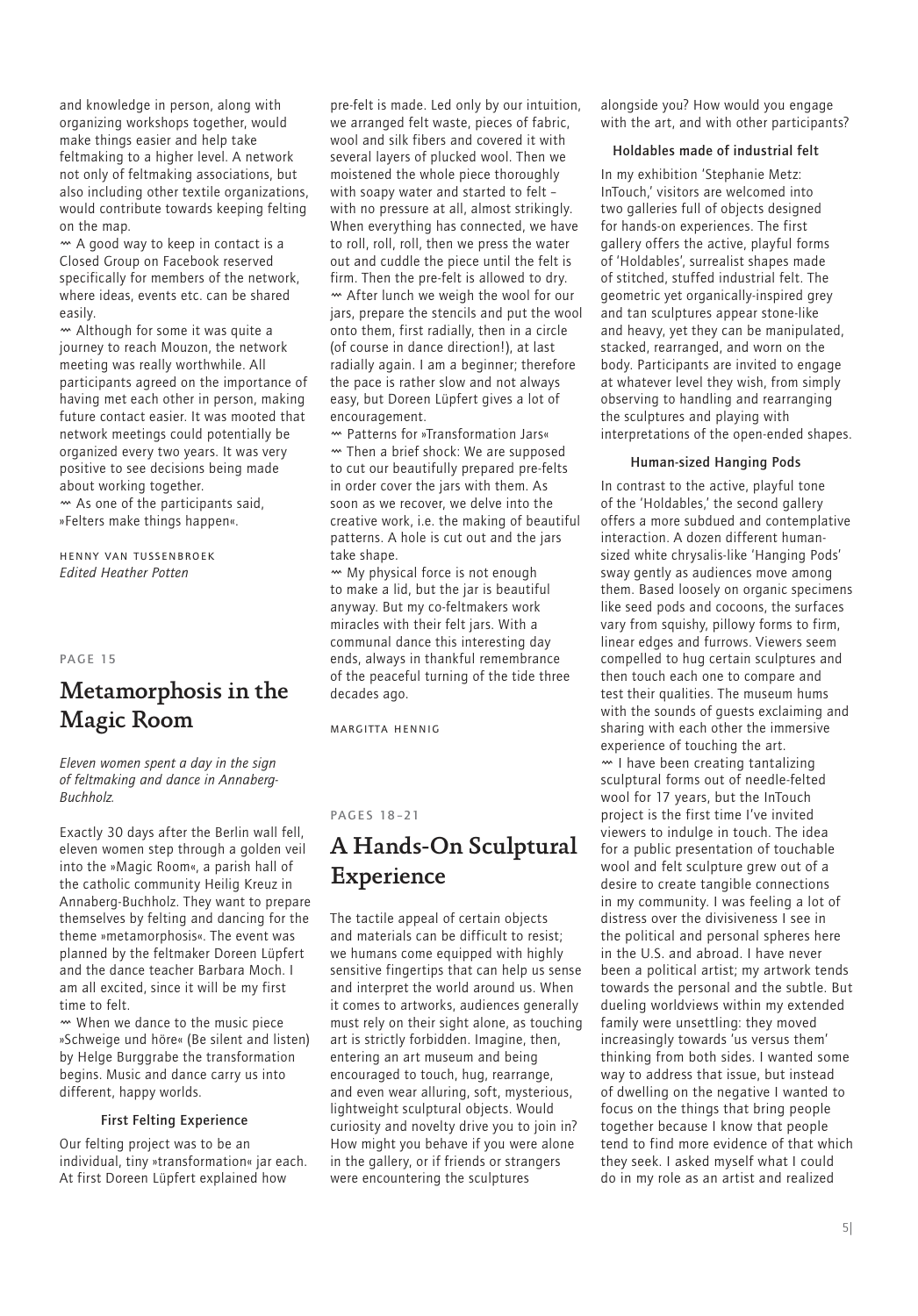that my particular and unique medium held the key.

## Art as a Catalyst

Over the years at exhibition receptions I sometimes invite the viewers hovering over my work to try touching it under my supervision. The ensuing reaction is most often an exclamation of delight and automatic turning to their neighbor to share the experience – whether that neighbor is a friend or a total stranger. The novel experience of getting to touch the art, particularly art made of soft but firm textiles, creates connections with and between people. Handling my sculptures causes people to stop a moment to be present and engaged with the world and people around them. I realized that my artwork is already a catalyst for the kind of interactions and experiences I'd like to emphasize in my life – I just needed to reach more people in a more dramatic fashion.

Ø 'Stephanie Metz: InTouch' is the result: human-sized touchable sculptures made of highly tactile, robust wool and felt that invite audiences to interact. At this writing the exhibition is about to open at the de Saisset Museum on the campus of Santa Clara University in the California Bay Area. Responses to the artwork throughout its development have been enthusiastic, and I'm excited to witness the completion of the artwork – the interaction of visitors. This first showing of InTouch will be up for six months, after which I aim for the exhibition to travel to different venues.

## Changes to my Artmaking Practice

The project of creating the works for the exhibition – over 70 new pieces – required significant changes to my artmaking practice.

Ø From the beginning I knew I wanted the sculptures to be larger than any of my previous work, on a scale that would encourage visitors to relate to the art with their entire bodies. In the past my needle-felted sculpture averaged about 12 cubic inches (30 cm), which is fairly large considering that they were made by repetitively stabbing at loose wool with notched felting needles to compress it into felt, a very time- and labor-intensive process. Yet some of the needle-felted sculptures I proposed would measure six times that size. In order to scale up the artwork but preserve the unique sculptural surface qualities only achievable through needle felting I had to develop an alternate approach. My

solution was to create armatures or base forms underneath the finished sculptures by carving spongy foam rubber or using thick sheets of industrial felt  $\binom{3}{8}$  inch or 9.5 mm) to stitch three-dimensional forms.

Patterning to create forms 'in the round' out of flat sheets of industrial felt was another innovation for me. In the past I had always worked with wool as if it were clay, building up masses of fiber and then compressing and shaping it with felting needles. It was a real change to approach the 'skins' of forms rather than the solid mass. I taught myself to create flat patterns to make the threedimensional shapes I wanted by carving polystyrene models and laying thin felt over it, then cutting to create pieces that would lie flat over curved surfaces. It was suggested to me several times that there are computer programs that can be used to the same effect, but I wanted to learn so that I would truly understand with my head, hands, and eyes. I hand-stitched the pieces together using strong waxed linen thread, then stuffed the stitched shapes with lightweight materials (foam rubber, fiberfill, polystyrene). For the 'Hanging Pod' pieces, I needle felted white wool over and into the industrial felt to create the final surfaces. For the 'Holdables' sculptures I used two different neutral colors of industrial felt, unadorned besides the stitching visible along seams.

## Two Years of Work

The scale, scope, and quantity of pieces involved in the InTouch project was going to be a huge leap in production from anything I had done before, and I would have a little over two years to complete the works. I quickly realized I was going to need help, so the final big change in my sculptural practice was to bring in volunteers and studio assistants to aid in physically making the artwork. I particularly anticipated needing help with the 12 'Hanging Pod' sculptures, each showcasing different visible and tactile surfaces. After designing, patterning, and stitching or carving the underlying forms I invited volunteers to participate in 'felting parties' where they would come to my studio for some training in needle felting, then spend a few hours with like-minded people having entertaining conversations while we poked at wool. Over two years I had sixty volunteers helping in my studio; some who came for a few hours and others who became regulars at the felting

parties and recruited friends to help. I also employed a few young artists with particular skills as studio assistants to help with patterning and stitching. I truly valued the insights and suggestions of other artists as we creatively problemsolved to figure out tricky construction of invented shapes. The necessity of helpers inadvertently introduced community and new interpersonal connections into the making stage of the project. On a personal level I benefitted by forming new friendships and learning that social creating is something I value and want to continue.

Ø Now that the sculptures are finished and ready for the public it's time for me to observe and learn. This idea of touchable felt sculpture has been a big experiment: I want to see how people will react and interact with the work and each other. I consider the human element, the tactile exchange, to be what animates and completes the installations. I also want to see how the artwork holds up to six months of touching. Wool and felt are quite physically robust materials; they repel liquids and resist bacteria thanks to the coating of lanolin on each fiber. A disinfectant hand-wash station at the entrance to each gallery is a practical consideration but also suggests a ritual that sets an action or experience apart from the everyday. Inviting the public to touch is after all a radical act that goes against everything we've been taught about museum experiences. I want the InTouch exhibition experience to be the start of an ongoing dialogue about being more present and in touch with the people, activities, and world around us.

Stephanie Metz

## PAGES 22–23

## Still Waters

*In their joint installation Sabine Reichert-Kassube und Yvonne Zoberbier highlight a phase in life of great sensibility and passion.*

The way to the Textile Art on the Phorms Campus in Berlin Mitte is noisy, I am caught in the hectic crowds of people. Upon entering the fair a firework of colors almost overwhelms me.

Ø But then I step into a quaint, all-white room and I feel as if I were in a quiet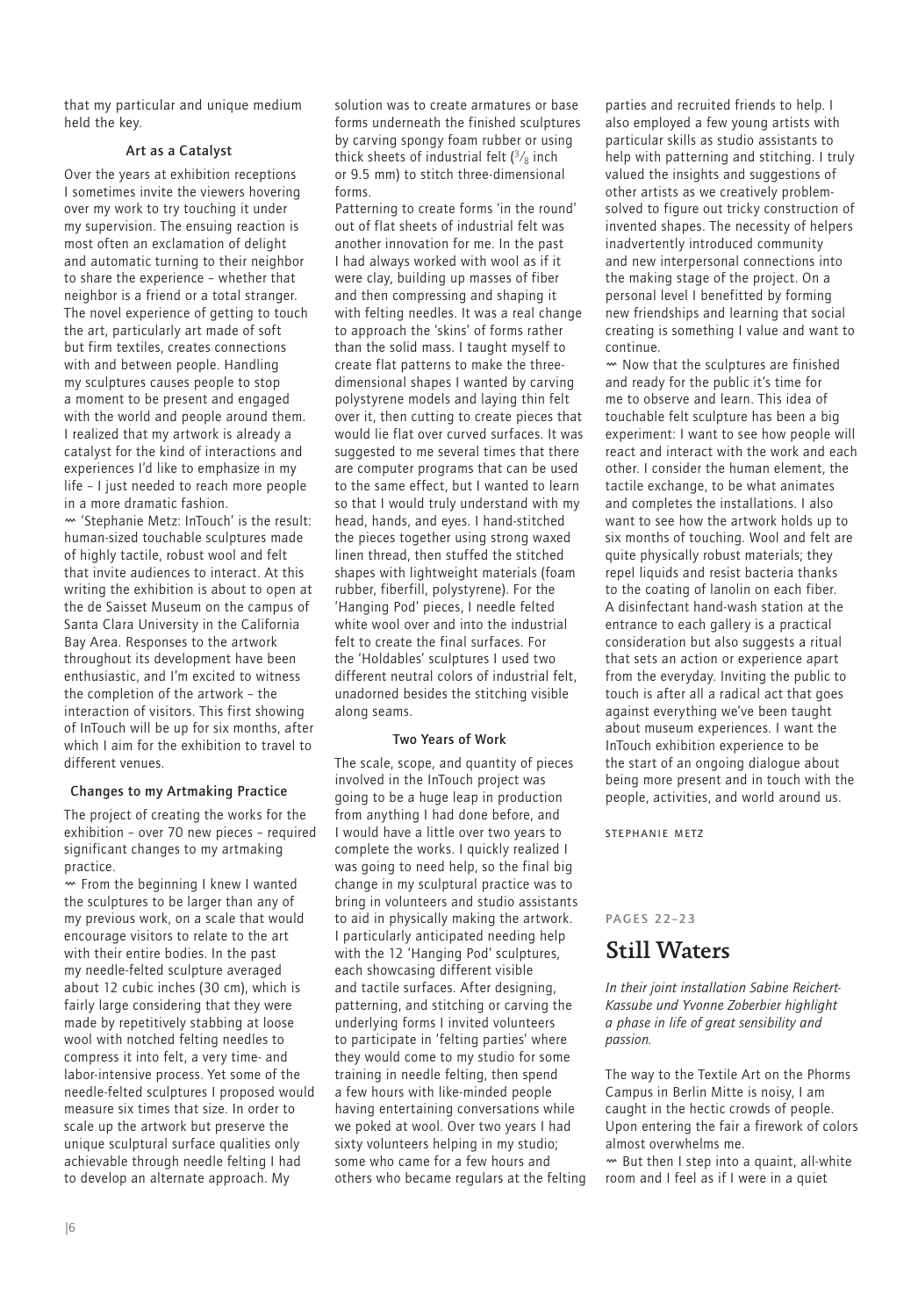oasis, a protective cocoon which invites me to stay longer: the installation »Stille Wasser« (Still Waters) by the textile artists Sabine Reichert-Kassube und Yvonne Zoberbier.

Ø I see small female bodies and busts with names like »Artemis« or »Perlentaucher« (Pearl Diver) which seem to be made of finest marble. Miniature corsages with interesting surface structures float in the air freely. These small sculptures suggest a certain want for protection and vulnerability, despite their perfection. Each of these objects shows that many hours or weeks have been spent to reach the impressive results.

### Needle-Felted Sculptures

A human foot, lifesize, a hand, a head, half woman, half man: Also, here I see that the fascination with human forms is a forceful drive. Yvonne Zoberbier sculpts exclusively with white Merino wool using the needle-felt technique. In felt she found the material which enables her to express intricate emotions in an intuitive way, showing innermost feelings. Ø A few steps ahead, a female body rests in a hint of a shoe. The piece called »Versunken« (Immersed) is a joint project of the two artists. With the body sheaths and installations on show Sabine Reichert-Kassube moves away from the Applied Arts. The show pieces invite the viewer to immerse herself in the clarity depicted or to reflect on herself.

### Shoes for Sculptures

This becomes even more clear when I see the shoes on show, not the ones Sabine Reichert-Kassube usually makes for wear. These shoe sculptures mirror emotions or moods.

»Wachsende« (Growing) is a kid's shoe. Out of the heel come tender leaves, remindful of the first snowbells at the end of winter. »Horned« is a symbiosis from horn and shoe and gets its natural structures through a clear white. Some of the objects make me chuckle, so e.g. »Abgefedert« (Spring-Loaded) or »Notbremse« (Emergency Brake), where a brake pedal serves as a heel and reminds me of situations in my life when such a shoe might have come in really handy. For Sabine Reichert-Kassube it was a challenge and a pleasure at the same time to limit herself to the color white and to put all the more attention to forms and structures. Some of the objects are so transparent, permeable, almost fragile, yet others are very powerful. In

the interplay with light you can see the different facets.

Singeing Traces at the »Puttenaschel« Ø My view wanders to a dress, white, of course. But no, it is not a wedding dress, but one for a simple woman, despite its beauty. Upon a closer look I see traces of burning, delicate bobbin lace meets woven structures and burnt shades in the fabric: it is the »Puttenaschel«. (A fairy tale word play in the sense of »Ella Cinder«, yet with our German name for Cinderella, Aschenputtel.) Ø The two artists met at the Wollefest in Leipzig in 2018. During a weekend they spent together in Saxonia, far from the city hub they developed their joint

project. This intensive co-operation was carried by a lot of fun and mutual inspiration. The title »Stille Wasser«, which was meant ironically at first, has found its full meaning in this exhibition.

Anemone Pytlik

## PAGES 24–25

## Premiere in the Café

## *Meike Raßbach convinces with her first show in Berlin.*

The show titled »Gefilztes« (Felted Objects) in the eastern part of Berlin was a twin premiere: Meike Raßbach went public with her art for the first time and the Café Mahlsdorf had never before shown felt art. Already during her training »Fit in Felt« which ended 2019 Meike Raßbach answered the question of her further plans regarding feltmaking with a determined: »I will exhibit!« But until then it was a long way to finally convince herself. In her favorite café many photo or painting exhibitions had already taken place. Once, after long doubtful moments whether her work was ripe for the public eye, she dared to ask whether a feltmaking exhibit was of possible interest. The owner Fanny Leichmann had no idea what to make of felt art. After having seen a couple of pieces she quickly developed an interest and reserved a few weeks in the coming year.

#### Bridge to Beuys

The opening night was eagerly awaited: How would people like her art? How would the guests react? The first surprise was that all invited people showed up,

so the small café quickly became packed. A good friend introduced the feltmaker, even building mental bridges to Joseph Beuys. The guests watched, asked questions, marveled. Lively discussions began.

Ø With her first exhibition, Meike Raßbach allowed for a deep glance into her manifold work, ranging from objects for everyday use to felt art, from a colorful, painting-like wall hanging with a Berlin motif, nature impressions, e.g. »Birke im Schafspelz (Birch in a Sheep's Fur)«, other small wall objects or tiny jars to small sitting furs, jewelry and bags – the whole café served as an exhibition space. Above all Raßbach's graduation piece from the felting school, »Lebensstrom (Stream of Life)« caught a lot of attention. All objects carry her label »Huhn Grünes«.

#### Improved Room Climate

»Felt really improves the room climate«, registered the host Fanny Leichmann.»Its sound-insulating effect works well for the café.« Meike Raßbach was pleased when her exhibition was prolonged for several weeks.

Ø This opening was a great success for both the artist and the exhibition space. A first small workshop kindled the demand for courses, and some guests ordered a custom-made felted item. Many guests developed a keen interest in felting and kept asking for information about sheep wool, sheep breeds and wool processing, so a new small feltmakers' community came into existence.

Ø The most important conclusion for Meike Raßbach goes as follows: »It was worthwhile to venture the step into the public.« Preparing her exhibition and to accompany it while it lasted was a big workload, but the result were renewed experience, recognition and constructive criticism that the artist will consider for her future work.

 $<sup>∞</sup>$  She was highly enthusiastic about the</sup> many interpretations the guests ventured: »Everyone sees his or her own world in my works. It is all a question of one's own perspective and personal experience.« A second exhibit followed the one in the Mahlsdorf Café, this time in the Gemeindehus in Berlin Buch directly afterwards: The guests of the café had recommended Meike Raßbach and her felted works. The felted path continues!

Gerhild Schmidt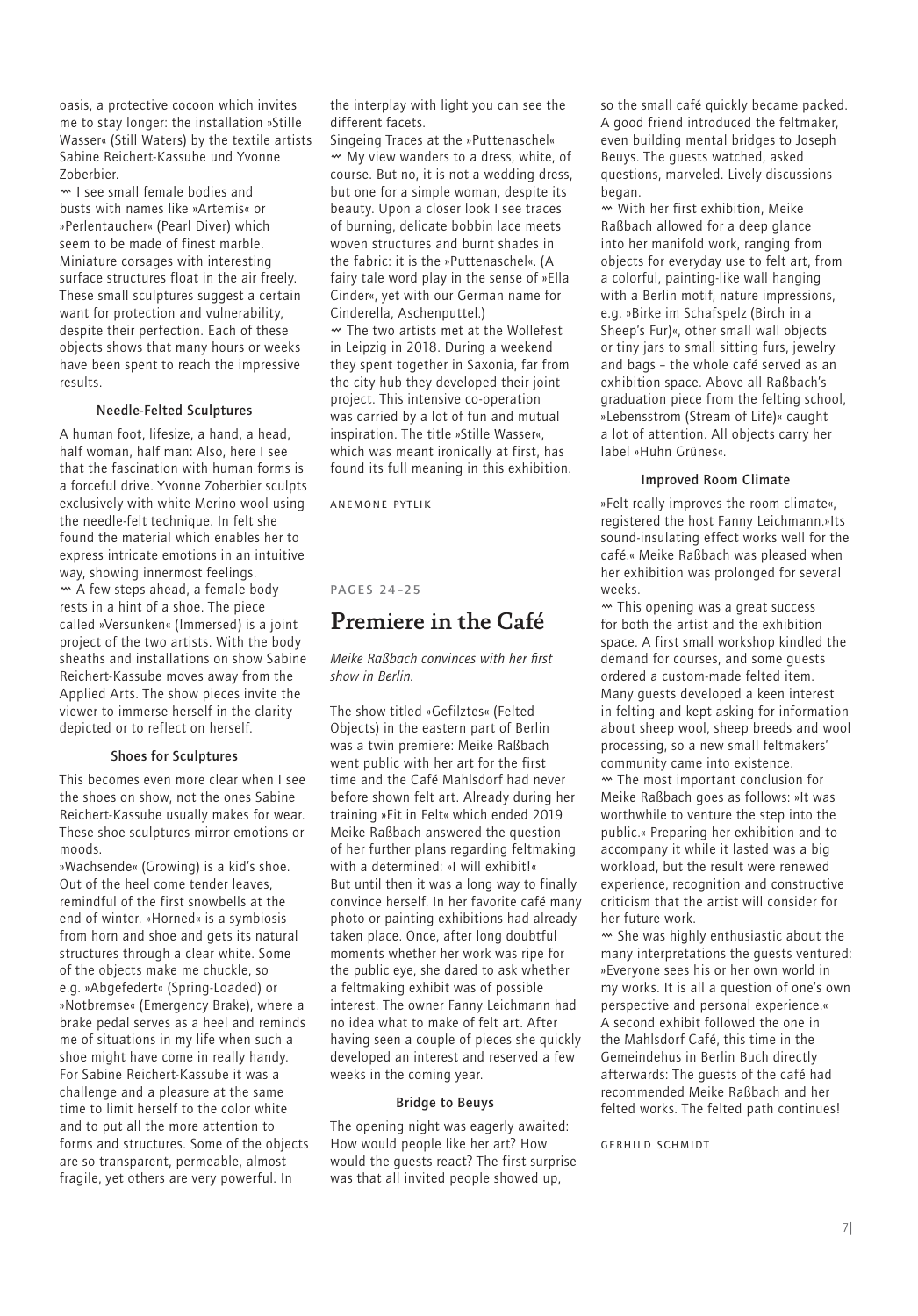### PAGES 26–27

## A Wealth of Felt

*Barbara Eichhorn, Maria Weber und Barbara Westerath show a cross-section of their work at the Kunstverein Weiden.*

Delicate bowls and life-like blossoms, extravagant, warming clothes and breathtaking art objects: In the exhibit of the Kunstverein Weiden the artists Barbara Eichhorn, Maria Weber and Barbara Westerath demonstrated impressively what astonishing potential lies in wool and the archaic handicraft of feltmaking. The title »In Hülle und Fülle« (approx. Great Wealth) was also programmatic. »We wanted to present exactly that – a great wealth of the most diverse show objects and different sheaths like objects and garments«, Barbara Eichhorn explains: »Each of us three thinks in different categories and focuses on something other. The exhibit range clearly shows this to best advantage.«

Ø During the opening, musically enhanced by the guitar player Dirk Westerath, laudator Wolfgang Herzer emphasized the meaning of felt and feltmaking in the history of mankind. »We still seem to hear the the stone age mens'praise echoing from their caves: Finally, wearable all-weather garments, a cave to be carried about, so to speak, protection from head to foot. Then we go from caps, hats to the Loden coat, from then on to shoes, bags and pouches to tents, from the early Stone Age reaching to Pompeij.«

## Sculptural Character

He introduced the artists and mused: »They introduce us in an astounding way with the design potential of the fiber and surface material felt, which has its origin in the wool of wild sheep. The artists make the sculptural character of this materials useable by a great, sensitive physical effort.«

#### Bowls like Fine Porcelain

Among Barbara Eichhorn's exhibits he called to special attention the filigree felted bowls. »They look like porcelain, and their delicacy of design show once more the chameleon-like characteristic of the material. Also, the hats and garments, the organic forms of which are remindful of nature's mimicry and of Arik Brauer's phantastic realism, show the adaptation faculties and the nobility of an otherwise

considered dull insulation material.« Barbara Westerath, who won a reputation for her more than true-to-life blossoms, says: »Flowers open my heart. The colors, the geometry of the blossoms and their dynamics fascinate me and propel me to imitate nature.« Next to her voluptuous arrangements in strong colors she also showed a framed »wedding crown« in off-white with tendril-like, hanging-down leaf clusters.

### Colliers from Apples and Pears

»Crazy Hats«, unusual headgear, intricate sculptural objects and off-white »Sputniks« which circle below the ceiling are Maria Weber's specialty. Concerning her white female torso with a collier made of apples and pears Herzer says: »Maria Weber's fruit necklace asks: Can bodies become more body-like through a special coloring, as in her case? It is somewhat beautiful, and since this is executed to great effect in a real sculptural shape, a round, crisp natural product, one is inclined to congratulate her in the the style of classic artistic competition saying that, in certain aspects, she was able to surpass nature, to make a better effort even.«

Ø The three artists, who have known each other for a long time, not only showed their own work, but invited the spectators to various felting events and workshops during the four weeks' duration of the exhibition. One enthusiastic spectator put it like that: »Clothed in colors, full of details, surprisingly versatile!«

Helene Weinold

#### PAGES 30–33

## Specters from a Mysterious World

*With a tremendous amount of imagination Koji and Kanae Goto from Japan make whimsical felted figures that find thousands of enthusiastic followers on Instagram. One day the couple would like to show their objects internationally.*

A green creature with roots for legs and leaf-like ears which reminds of Bowtruckles from »Harry Potter« plays an odd instrument, another, blossoms coming out of its shoulders drags a cinc

basin, and two snow wolves with a white, cloudy fur look serenely and irritatingly at you from greenish eyes: The world of Kanae and Koji Goto seems mysterious and strange but nevertheless fascinating.

## The Russian Fairy Kikimora

Unter their label Gotow the couple has been designing their grotesque felt figurines to the applause of people from all over the world: Their Instagram account has more than 8600 followers. They profusely and vivaciously comment on the photos of sorceresses like the Russian fairy Kikimora, pale creatures with fuzzy heair like Heita with her ballooning trousers and her huge suitcase, boot-wearing dogs or hybrid creatures from the animal and plant world.

#### Fascinated by Wool

35-year old Kanae Goto and her 40-year old husband Koji have been infected by the felting virus about 13 years ago when they made one such creature for a niece. »Wool that takes on different forms under our hands is a fascinating thing«, the couple says. But they are not only skilled feltmakers but they also spin, knit, sew and make exclusive crocheting needles. They market their work via Japanese online shops. In their studio in the Kataji valley near the city of Mino in the prefecture Gifu in the middle of nature the two host and teach courses in feltmaking, knitting and spinning.

#### An Axolotl for a Pet

There, they live and work and feel one with their natural surroundings. Their penchant for the exceptional shows also in the choice of their pets: the bearded dragon Chuck, the toad Daruma and the Axolotl Bunbun.

#### Not Conventionally Beautiful

Regarding their wet- and needle-felted figurines, for which they use Merino, Suffolk, Gotland and Corriedale wool as well as silk and cotton fibers, the Japanese artists put more emphasis on mysterious effects than on conventional beauty. The inspiration for such works, »brims over from the depth of the heart«, as Koji Goto explains. Delusion is his and his wife's hobby. The world of ghosts for them is »invisible, yet present. We pass between the two worlds.« Some of their art was inspired by the Japanese poet and childrens' book author Kenji Miyazawa. Ø For many years the Gotos have shown their mysterious creatures in galleries all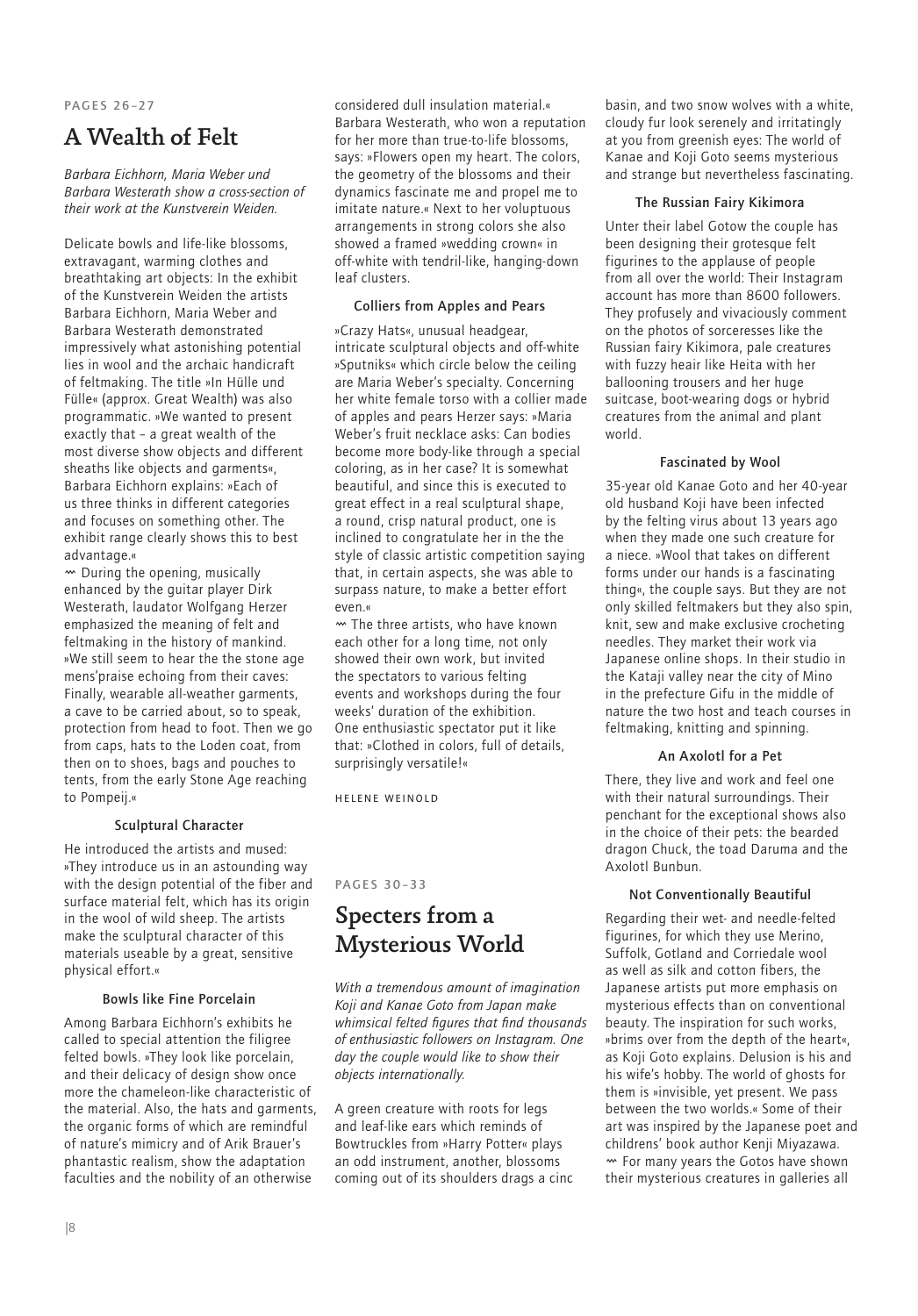over Japan. Especially their success in the Social Media encourages them to think in international categories. They plan to publish a book about their objects and to present them in other countries as well.

Helene Weinold

### PAGES 34–37

## Seductive Felt Art

*Yvonne Le Mare loves to process wool and curls of old English sheep breeds in her breathtaking art.*

When Yvonne le Mare came to North Yorkshire in 1990, she lived on a farm, where she sometimes herded a flock of Masham sheep. »That was a lot of fun«, she recalls. She feels sorry still, though, that at the time she had not yet discovered feltmaking. »So, I never had the chance to use my own wool.«  $\sim$  The light-bulb moment had to wait yet another one and a half decade. Only in 2007 she accidently signed up for a felting workshop. »It turned out to be a revelation.« Until then, the graduated fashion and textile designer had already launched a successful industrial career. She was successfully self-employed and held lectures at various English universities as a guest professor. Over the years she had tried out several textile techniques and got very skilled in them, but nothing ever entranced her more than felting. »As I said, it was a relevation! I finally had found the art form I had always been searching for.«

### »Feltmaking is like Magic«

Yvonne Le Mare is still filled with enthusiasm and wonder. »It seems miraculous: You start with a fluffy bunch of fibers, and with the help of moisture, rubbing and heat it turns into a dress or a landscape image. You can paint with fibers or work sculpturally. I really love this versatility!«

Ø She set out to learn about all possible aspects of the craft and profited from her former professional knowledge. Additional skills and experience came with a one-year educational training and during workshops of the International Feltmakers Association. She stated: »The only problem is that the more you know about fiber art the more there is to discover.«

Now she is a pensioner and has all the time in the world for it. She works at home. »The whole house is full of fabrics, yarn and wool curls and of course my finished objects.«

## Direct Shopping at the Breeder's

Since the tiime with her own Masham flock Yvonne Le Mare has maintained contact with an experienced, successful breeder of Teeswater and Wensleydale sheep, who in turn networks with other colleagues. »I hand him my shopping list with the desired fleeces and he in turn informs me what's currently on the market. I only buy first-class fleeces, because the sheep in question represent show class without exception, some are even champions. Their wool, therefore, is of the highest quality.« Ø In many projects, like for example extravagant stoles or a wedding dress for the Teeswater show which opens these days, the felt artist uses the fantastically long curls of Wensleydale and Teeeswater sheep. »They have become a crucial element in many of my designs, since they give nuno felt projects a lot of additional structure and movement. Loosely felted in, they luxuriously enhance delicate stoles, cuddly felted furs for newborns to lie on during a photo shooting, carpets or sofa covers.«

#### Mixed Hues Through Carding

For some of her objects, Yvonne Le Mare uses the fleeces in their natural colors, for others she dyes the wool and other fibers in different colors. »With feltmaking I particularly like that the colors can be either bright or discreet according to the individual project demands«, she explains. »And through carding or fiber layers in different colors you get mixed hues. The lower layers shine through, so you get a rich color depth instead of flat optics.« Ø The artist, who lives in Nidderdale, attaches a lot of importance to sustainability and regional purchase. »A sheep gets a new fleece every year. I process local fleeces in order to keep the interest in rare breeds alive, or at least this is my hopeful contribution.« Ø When it comes to clothing wool is her first choice anyway, »because wool is so comfortable. It breathes. I can wash all my garments cautiously by hand.«

#### A Lightweight Stole of 16 g

The wide range of felted fashion from her label is ample proof for the versatility of the technique: From thick jackets and coats with strong structure to light, flowing models like e.g. her delicate »spiderweb« stole made of 16 g Bluefaced-Leicester wool and Tussah silk. »I like to challenge myself«, says Yvonne Le Mare, »simply to see how finely I can work without the object falling apart.« Next to her wearable art she makes accessories like handbags, interior decoration like carpets, cushions, even vases and other containers, but also decorative wall art.

 $<sup>∞</sup>$  There is no shortage in inspirational</sup> sources. Her creativity regarding projects and patterns is kindled by traditional ethnic art, historical costumes, by her surroundings, »and especially from natural colors and structures.« Ø She offers her work on two Etsy shops online and on textile art fairs. Often interested parties contact her via Facebook and place individual orders. In this way, feltmaking has taken over Yvonne Le Mare's life hook, line and sinker. She reveals: »Feltmaking is way more than a hobby for me – it is a lifestyle!«

Helene Weinold

#### PAGES 38–39

## A Year with the Teeswater Sheep

*With an exhibition of photographs and felt art the photographer Melissa Peakman and the textile artist Yvonne Le Mare paid their tribute to this old English sheep breed.*

For more than a year, the photographer Melissa Peakman visited meadows, stables, barns and country fairs in the whole of North Yorkshire with her camera in order take pictures of Teeswater sheep and their breeders. During this time, she made the acquaintance of textile artist Yvonne le Mare who works the characteristic curls of this ancient English sheep race into her fashion and art objects.

#### Bridal Dress with Noble Curls

Together, the two women planned the show called »Teeswater Year – Farm – Fleece – Fashion« with photos that tell their own unique story of this breed, next to showing ravishing felt fashion. »As an eye-catcher, Yvonne made a seamless nuno-felted bridal dress into which went one and a half kilo of Teeswater curls«,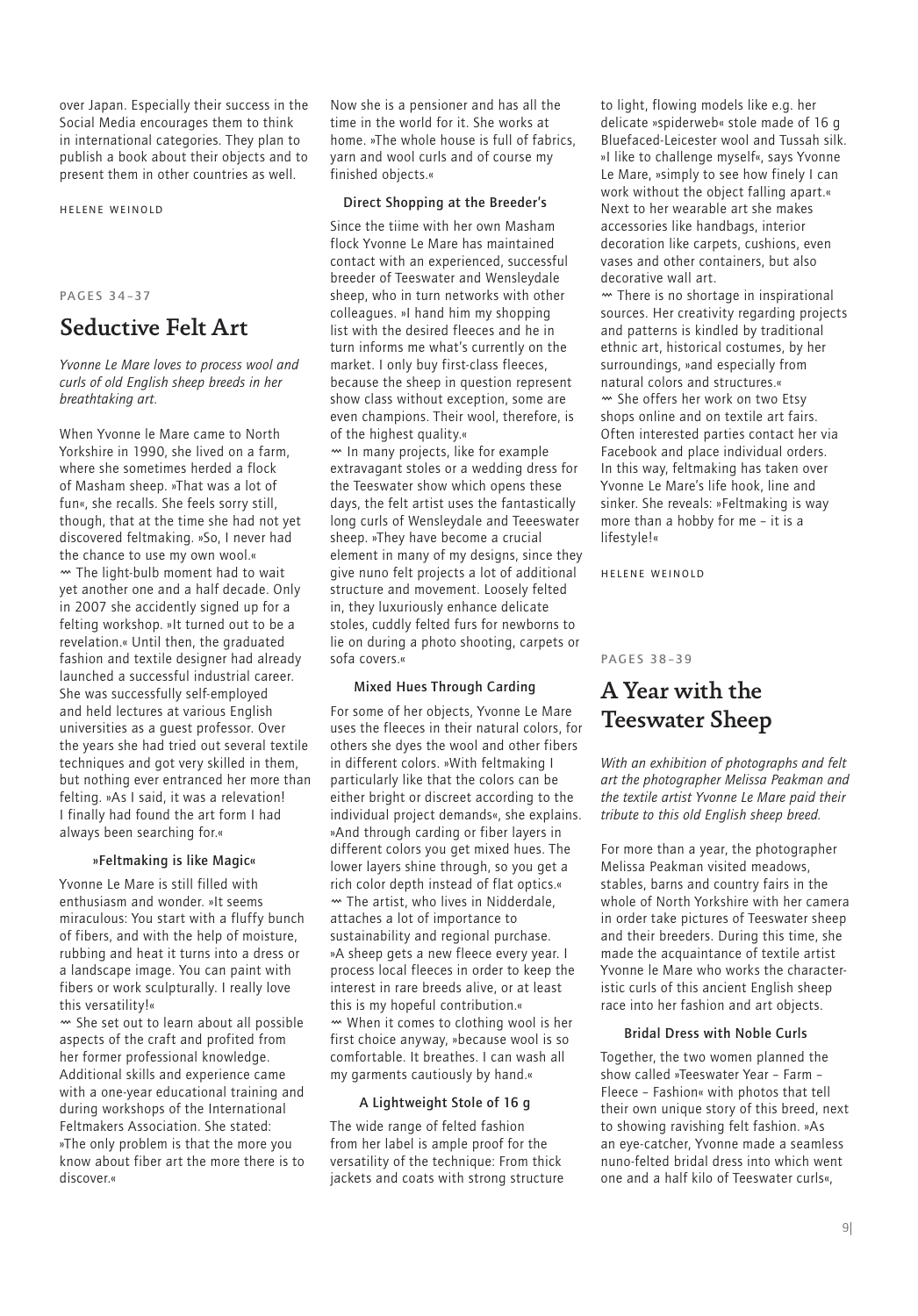Melissa Peakman is pleased to tell. Ø To finance the exhibit, which will take place in the Dales Countryside museum in North Yorkshire in the spring, and the high-quality printing process of her images, the photographer started a crowdfunding action. »During my work I received support from the Teeswater Sheep Breeders' Association as well as from farmers and sheep breeders. Many of them contributed to the printing cost for the exhibit via crowd funding, with the aim to make the Teeswater sheep better known in public«, she says.

### Advertising Feltmaking

Yvonne Le Mare counts on the hope that also the old craft feltmaking will become more popular due to the show. Focussing on the wonderful potential of wool the traditional limits between art, design and craft should be broken up. Ø Melissa Peakman's often coarsegrained images contrast attractively with the masterly hand-made, colorful felt objects made by Yvonne Le Mare that turn quaint fleeces and sheep locks into intricate and stylish fashion.

Helene Weinold

#### PAGES 40–41

## Haute Couture in Nuno Felt

*Jenny Hill creates exceptional felt fashion and put her fashion line in the limelight during a shooting in Paris.*

A close-fitting blazer in simple off-white color with spectacular hole pattern bordures at the shawl collar, pouches and arms, a short, wide-swinging skirt in wine red with a broad sash together with a mauve, sleeveless checkered top in intricate optics, a black stole with dashing color strokes and a square bolero jacket with inserted lace: These are only a few of the unusual nuno felt models that Jenny Hill made for her collection named »My Weekend in Paris«

#### A Life in Europe

The American-Canadian artist discovered her passion for feltmaking during a sabbatical from her public relations and marketing job and she has kept at it ever since. (Gabriele Betz introduced the artist in the filzfun summer issue no. 47in 2015) In the meantime, Jenny Hill lives with her husband, her twin daughters and her son in the Southwest of Germany and has made a reputation for her spectacular fashion internationally. »To live in Europe had been on my wish list for a long time already«, she says. »It positively influences my work – from all the stimulating factors everywhere around me to the new materials that I can get here. To travel and to get to know new surroundings and new people has always been an important source of inspiration for my art, my fashion line and clothes. I love feltmaking with all my heart and it is a great joy for me to share my art with others.« Ø In her book »Artisan Felting – Wearable Art« (see page 49) she generously shares the experiences she collected over the years with her readers and even allows for a glimpse over her shoulder during the planning of a new line. For one year she prepared the planning phase of her Paris collection before she actually got started.

#### Travel Inspiration

»Before I set my mind on a fashion line I think about the inspirations collected during all my travels«, she reveals. »My line 'My Weekend in Paris' is the result of the many weekend trips in one of my favorite cities.« Because she lives only three hours by train away from the French capital, she often jumps at the occasion to enjoy the atmosphere of the different seasons and to marvel at the Parisian fashion trends. »I sketch my ideas in cafés, I collect photographs taken in museums, I perceive the perfume and the rich colors of rose petals – simply every detail – in order to get impressions for the project at hand.« when Jenny Hill gets a good idea for a certain theme, she starts an inspiration board with model sketches, fabric patterns and a color palette. »The mood of his fashion line was strongly influenced by Audrey Hepburn in Paris during the 1950ies«, Jenny Hill explains. »We even took photographs at the Place du Trocadero where also great fashion photographs with Audrey Hepburn modelling were taken.« Ø By means of the inspiration board she develops felted test sample for patterns, techniques and material combinations that she wants to use. »Sometimes I think that a certain felting technique would look ravishing in combination with a certain model. Then I felt a test sample and realize that it's never going to work and that I have to change either the design or the material involved.«

### A History in Images

The fashion shooting in Paris with the photographer Florian Gurtner crowned her project. »To take photographs at the very place that served as a source of inspiration is almost magical«, Jenny Hill rhapsodizes. A team of eight experts, a stylist, make-up artist and hairdresser worked together to tell the story of the collection and the thoughts behind it in impressive images.

Helene Weinold

## PAGES 42–49

## Tutorial: Marbled Scarf with Fringe

*A beautiful lightweight and structured nuno felt scarf with fringe tassels, made using various neutral shades of wool.* 

#### What you will learn:

With this project you will blend fibers and create a marbled texture with defining lines.

- Basic wool layout, layering, and nuno felt techniques
- How to create a marbled design with wool and other blending techniques
- How to calculate shrinkage of layout and fulling
- How to create tassels at the ends of the scarf

### **Materials**

- Ø 4-8 oz of 19 micron merino wool in various neutral or monotone colors: grey, black, charcoal, and white
- Ø 92 x 13in 4.5mm silk gauze, undyed or dyed your color of choice
- w Rasic felt tools
- $\sim$  Two x 15 x 12in sheets of plastic for resist layers (about the weight of a garbage bag)
- Ø Optional: uncarded raw fibers such as mohair and/or silk roving for extra shine and texture

## Calculation of the Shrink Factor

Final width and length (without tassels): 10in wide x 70in long (The final width before trimming the scarf edges was 10in, so I will use the width measurement before trimming in the formula).

Final tassel length (from scarf edge): 9in per side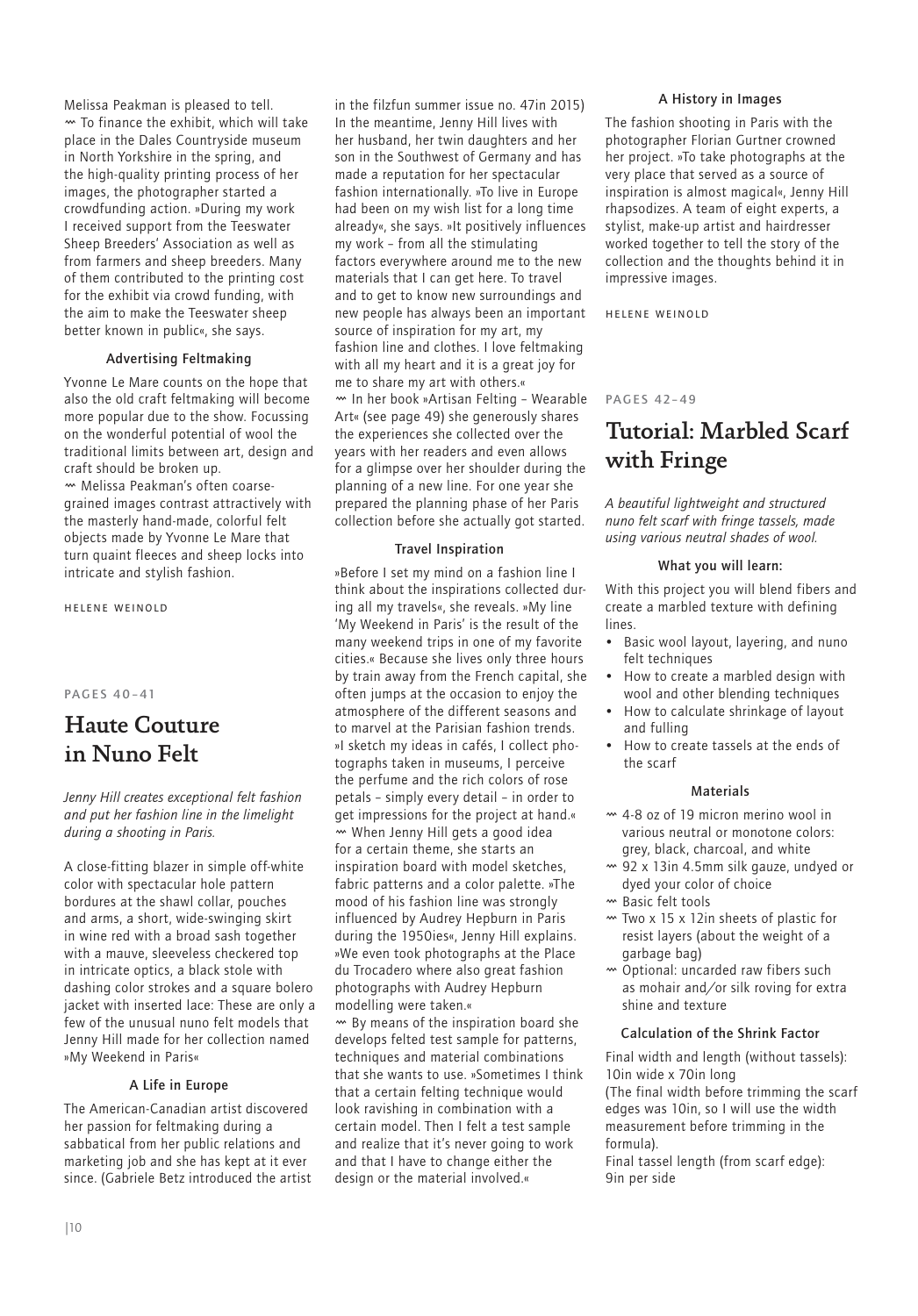### Shrink Factor:

Horizontal SF (width): 1.3 SF Vertical SF (length): 1.3 SF

## Horizontal Shrink Factor:

 $10in x (SF) = 13in 13in/10in = 1.3 SF$ 

### Vertical Shrink Factor:

70in x (SF) = 92in 92in/70in = 1.3 SF

#### Step-by-step Tutorial

Lay the silk piece flat onto the bubble matt. If there are wrinkles in the silk, sprinkle water over the top and smooth out the piece. Start out laying light blocks of colored wool that slightly overlap over the silk piece.

To test the thickness of your roving layer: hold it up to your eye, it should mostly obscure your vision, but you should also be able to see through it.

 $\sum$  Each piece laid should overlap half of the next piece. To keep the layout smooth, if you are right-handed, lay left to right; conversely, if you are left-handed, lay right to left. If you see any holes or light spots that show the silk piece through your layout, lay dust layers of roving over the top. A dust layer is half to a quarter as thick as the base roving layer. It is important to keep the layout thickness consistent, so dust layers should even out the layers, and not make some patches thicker.

4 In each of your chosen shades, lay blocks of color out in wavy lines, slightly overlapping each color to ensure there are no gaps in the layout. Allow your wool layout to hang off the silk piece edge by about a 1/4in.

5 After the solid blocks of color completely cover the silk, blend the blocks of color together with light, wispy layers of roving. This is the decorative layer, so keep the roving very light. With each color, take a 24in long piece of roving. From top to bottom, split each strand into four or six thinner strands, varying in width. Hold the end tip of a strand and lightly pull the strand along, guiding the wool into a thin wispy layer between each block of color. This will blend the contour lines and soften the edges along the blocks of wool.

6 Pull off wispy layers of wool and create dust layers on top of contrasting colors. For example, spread wispy white wool over the top of charcoal wool to create a pop effect.

7 Evaluate your design by standing back—even getting on a chair for a bird's-eye view of your project—to see where colors need to be balanced or added. When you are happy with the blocks of color and blended tones, start to dryfelt wool and silk together. Lightly place your hands for a few seconds over each section of wool, softly yet firmly vibrating your hands in small up and down motions. Each up and down motion should not exceed more than ½in of space.

8 The dry-felting will lightly bond the wool and silk together and prepare you for the next fulling stages.

9 Add some defining lines to your scarf design. Peel off thin strands of roving about 1-3ft in length and  $\frac{1}{8}$ in wide. Sprinkle some water on the bubble mat and lightly roll the strands in the water to fully saturate the fibers so they stick together.

10 Start placing the wet wool strands on top of your felt design. Go inbetween blocks of color and create interesting patterns over the top. These wool lines will stay defined while the bottom wool layers will blend together.

11 Put contrasting colored lines over solid blocks of color. At this stage take another elevated view of your project to see where you need more lines, or where you need to adjust them.

### Tassels

12 Create tassels for the end of the scarf by peeling off fifty strands of roving, approximately 11in long (twenty-five strands for each side). The width of each strand should be about ½in. There can be some variation in length and width. Use the same colors of roving as used in the scarf and use the same amount of each tassel color.

**13** Sprinkle water on the mat and rub soap on top of the water. Roll each tassel strand in the soapy water until it firms up a little. Leave 1½in of the tassel dry and unfelted. The dry portion will be used to attach to the scarf. The width and length after you rub the tassel should be the way you want them on the finished scarf. You can vary your tassel thickness if you are not happy with the width and length.

14 After you full each tassel, prepare both ends of the scarf for the tassel attachment. Dry-felt each end of the scarf and tuck the overhanging fiber strands under the silk base. You want a smooth edge on the scarf before you attach the tassels.

Place twenty-five tassels on each side of the scarf in alternating colors.

Attach only the dry portion to the  $\overline{\mathbf{h}}$  edge of the scarf Take each dry edge of the scarf. Take each dry end of the strand, and lightly pull the wool to thin out the strand and blend the wool into the scarf. Place a dust layer of wool over top of the tassel strands in the same direction as they were laid out.

## Preparation for Felting

Lightly disperse water over the top of the project. As there are many layers of wool that you do not want disturbed, it is best to start out watering with a garden pump sprayer on a low pressure setting and gradually build up to more water pressure. Hold the water nozzle at a 90° angle to the layout to prevent moving the wool around. I always wet the surface before I cover it with netting. I find this prevents some of the wool from sticking to the netting and allows the wool fibers to come together faster.

18 Tuck the edges of wool hanging off the sides under the base layer of silk. Seal and smooth out the edges with your fingers. You may want to put soap on your fingers to create a lubricant while smoothing the fibers down.

19 Make sure the fibers are folded right under at the silk edge and that the entire scarf edge is straight and smooth. Sealing the fiber edges is very important for the end product to look clean and refined.

### Felting

Cover the layout with the openweave plastic netting.

21 Rub or dispense soap on top of the netting, allowing the soap to seep through to the layout underneath.

22 Start agitating the surface with a hand-felting tool such as a Palm Washboard. Begin by rubbing the edges and the connecting points of the tassels in the direction of the layout.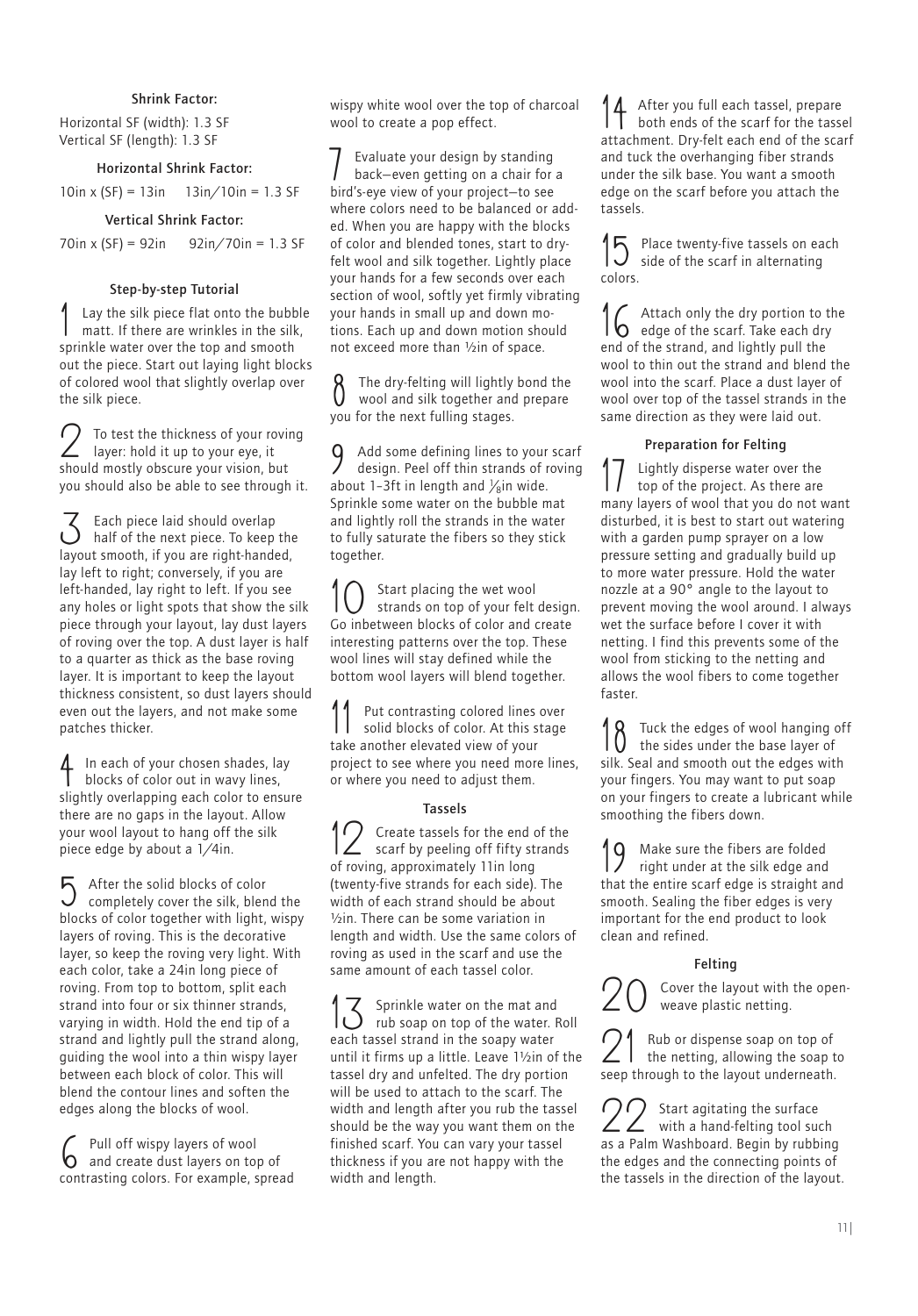Work your way into the center of the design, and then switch to circular and perpendicular rubbing motions. After about five or ten minutes of rubbing, lightly remove the netting. Hold the felt project with one hand while you lightly jiggle the netting off with the other hand to prevent uprooting any part of the design that is stuck to the netting. Check the project for any under-agitated areas to focus on in the final rub-down. Place the netting on one more time and rub the surface for a final five minutes, or however long you need to seal down the fibers and connect them to the silk base.

23 Remove the netting. Place a<br>
<u>CO</u> resist layer of plastic at the edge of the scarf where the tassels begin. Flip each tassel over the edge of the plastic, avoiding any overlap with other tassels. The plastic resist layer will prevent the tassels from felting onto the project. (Note: If your bubble matt is long enough, you will not need to do this folding-over step, otherwise fold as necessary.)

 $\bigcap$  Take a plastic rolling rod or pin and roll the bubble mat and project around the rod in the direction the project was laid out. Keep the mat tight when rolling it up. Secure the roll with bubble mat ties. Tie in a bow so it can easily be untied at the end of the rolling. Drain out any excess water by tipping the roll over the top of a bucket. Roll the mat up in a dry towel to absorb moisture. Roll the project five hundred times: each roll count is from your palms to your elbows and back to your palms. This takes approximately seven to ten minutes, depending on how long it takes you to roll. You may want to set a timer when you begin, so you don't lose track.

## Fulling

 $25$  Unroll the mat. Begin the fulling process by rubbing the silk side of your design against the bubble mat in the direction of the layout, and then perpendicular to the direction of the layout.

 $26$  When you see the silk starting to crinkle up, flip the project and rub the wool side in the same directions on the bubble mat.

Ball the scarf up and knead it like bread, one hundred times.

Stretch the scarf in vertical and horizontal directions to smooth out the felt texture.

Continue rubbing the scarf both vertically and horizontally on the bubble mat until you feel it firm up. Feel and look at the surface for any loose fibers.

 $\mathcal{S}$   $\mathcal{O}$  Rub the tassels against the bubble mat until they are very firm. The project should feel firm and not squishy before you are ready to wash out the soap.

## Rinsing

 $\mathcal{J}$  Using room temperature water,<br>rinse out all of the soap from the scarf. When you squeeze the project, you should not see any soap suds. Then place the scarf in a spin dryer to extract the water.

## The Final Touch

32 Final shaping: stretch the areas needed, including the tassels. I can get several more inches on each side of a project by doing this final stretch.

 $\mathcal{Z}$  If you want a straighter edge,<br> $\mathcal{Z}$  trim off any curves. After you cut the edge, be sure to seal the fibers up by rubbing the edge in a perpendicular direction against a wet and soapy area on your bubble mat. Be sure to rinse that section out again with water.

 $\overline{34}$  Iron the project to give a crisp look to the surface and flatten out any waves in the scarf.

 $\mathcal{S}_1$  Place over a mannequin or rod to dry. If you want to shape the scarf so that it curves around the shoulders and neck, you can use the curves of the mannequin.

 $\mathcal{Z}_6$  Do your final measurements<br>  $\mathcal{Z}_6$  while the scarf is on the mannequin and any last stretching or shaping.

## Jenny Hill

*(Excerpt from Jenny Hill's new book »Artisan Felting – Wearable Art«, by courtesy of Schiffer Publishing, Ltd.)* PAGES 50–51

## Rapunzel in the Lantern Tower

*Béatrice Gründler designed a fairy tale book with felted figurines made by Christine Burr and Kathi Dällenbach.*

At court, of course you dine off golden plates in the light of stylish candelabras in front of artfully draped silk curtains. Wine is served in precious decanters while a bard entertains the guests with a lute. This genteel and stately meal was lovingly set in scene by Béatrice Gründler with felted figurines, Reinhold Müller took the photographs. You have to take a real close look to see that the plates are made from pressed coffee pads, the decanter from a lipstick casing, the candelabra from candle holders and the silk drapes from an old neckerchief. On the menu are rose hips, currants and onions; the lute usually serves as a Christmas tree decoration.

## Wallpaper from the Sample Book

The noble party is a picture out of the book »Rapunzel« that has just been published in the Baeschlin Publishing house. Many of the depicted objects Béatrice Gründler made from items of everyday use. A lantern combined with a plant stand became Rapunzel's tower, for instance. Thimbles, miniatures from Murano glass, Christmas tree decorations, a flowerpot and jewelry were used for the fairy-tale images. The luxurious wallpaper adorning the castle walls comes out of an exclusive pattern book. In this manner the kindergarten teacher, author and songwriter from Switzerland created a highly atmospheric framework for Rapunzel, the sorceress, the prince on his beautiful white horse and all the other characters of the tale. They were all felted by Christine Burr and Kathi Dällenbach of the felt studio Allerleihrauh with a lot of love for details.

## Fotoshooting in the Garden

Reinhold Müller photographed the carefully arranged scenes in the Gründlers' garden and in the nearby Klingen Valley. At the outdoor shootings, flowers, ferns, shrubs and roots served as a natural setting. The initial idea was a query of the Märlistadt Stein on the Rhine for twenty images to the Rapunzel tale for the shop windows in the old town. It inspired Béatrice Gründler to deal at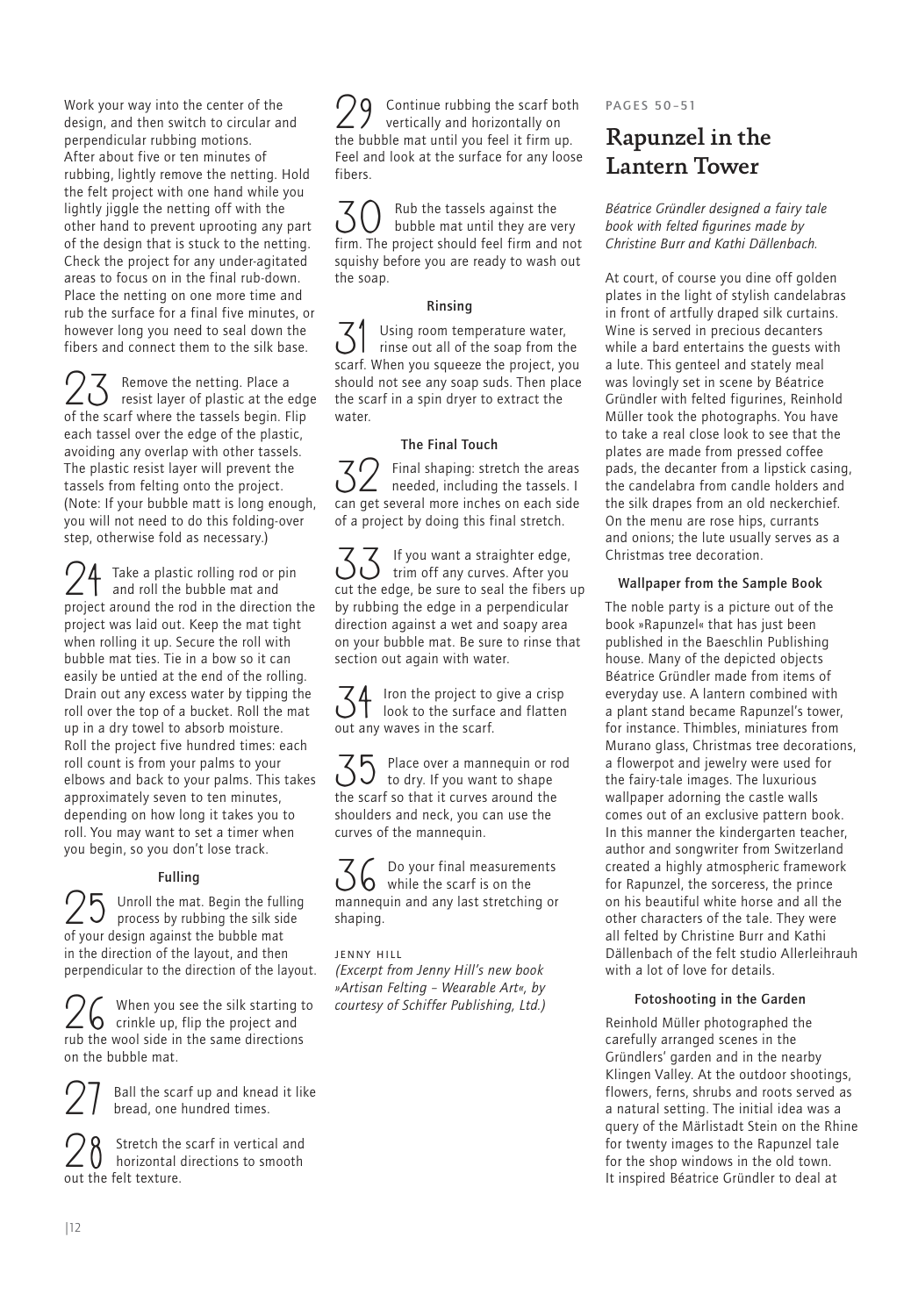length with this fairy tale and to find an appropriate yet new image language for it. A CD with the fairy tale and eight songs to the book will be published this spring.

Ø »The Rapunzel tale is pure soulfood that strengthens the resilience«, Béatrice Gründler explains. »It thematizes the female side and shows that there is always a way out, even if the situations are either completely unjust or even hopeless. Rapunzel releases the prince from his blindness and moves into the castle with him, which can be seen as a symbol for a successful ending of an emotional process.«

Ø With her picture book, Béatrice Gründler wants to foster imagination and creativity in children, to guide their aesthetic perception and to encourage them to be self-reliant and to act socially-minded. Fictitious role changes encourage kids in situations where they feel helpless. Kids can identify with heroes and heroines who are capable to act properly, and they can subconsciously adapt to individual concepts of dealing with difficulties in their real lives.«

Helene Weinold

PAGES 52–53

## May I Introduce a Leader: Bernadette

### *On the life of a leading animal and the flock of a pastime shepherdess.*

Bernadette, a Skudde and Quessant sheep mix has been living in Wuppertal at the edge of the Bergische Land. She is the leader of a small flock and therefore has a lot of responsibility.

Ø Although Bernadette does not lamb anymore, such a flock remains an extended family, where especially the aged animals have important duties. Bernadette still looks after her own offspring and their »children« as well. When in summer the first birth is about to happen, it is her, the granny, who is attentive, offering support to her own »daughters«, the ewes. Comes the time for the lamb kindergarten she takes over watching out for them. She has no patience with the young »helicopter« ewes that lamb for the first time. Indeed, these exist also among sheep, these overcautious young mothers who won't let

their lambs out of sight and try to prevent them from too much wild frolicking. How good it is that an experienced animal shows the way!

Ø Members of Claudia Hoffmann's flock are Caroline, a big, dark Skudde, who yearns to take over the lead from Bernadette. Shaunie, who lost her lamb during birth last year, Shirley, Bernadette's daughter, the castrated, snow-white rams from last, Gustav, Anton und Bob and the still-shy Tiffy.

## Everything Started with the Bitch Ivy

For Hoffmann all started with her Border Collie bitch Ivy. This faithful animal kindled a passion which now determines her master's day-to-day life. Claudia Hoffmann moved out of the apartment she owned to a small farm, and soon the first sheep – Heidschnucke and Coburg Röhnsheep mix – were peacefully grazing on the meadows. With Bernadette, the first small flock was complete, and of the meanwhile three Border Collies two work with the sheep regularly. They train in The Netherlands as often as possible and when they don't herd, they are used for mantrailing.

 $\sim$  Only eight animals out of the usual number of ten to twenty animal were still in Claudia Hoffmann's small flock by the summer of 2019. The dry years took their toll and the number of sheep had to be reduced. But none of them was ever brought to the slaughterhouse. Even the little rams found a new home, even when they had to be given away for free, the shepherdess emphasizes.

Ø She has many concerns and worries: the lack of veterinarian care, the high cost, especially when food gets scarce in hot summers and, at long last, the returned fear of the wolf. She is no enemy of the wolf, she points out »but I cannot afford the necessary precautionary measures.«

#### Haycops and Bananas

She does not want to part from her animals, because they have grown dear to her heart. »Each sheep has its own character traits and Bernadette, alas, has even a couple more«, she tells us. In the meantime, the old, almost toothless sheep granny is fed soaked hay cops and beet pulp twice a day and she calls out loudly for her daily banana.

Ø The photographer Melanie Böltge shares her friend Claudia's enthusiasm for her animals. She often comes to the farm with her camera. The dogs used to be her

favorite models, but with time she could no longer resist the small flock's special charm.

#### Felted Veggie Furs

Claudia Hoffmann has learnt how to felt in the meantime. During the shearing she takes care to avoid too much stress for the animals and the skilled shearer manages to leave the fleeces in one piece. These will be made into veggie furs later on.

Ø Sheep and dogs offer the best balance for her professional life as a social education teacher working with the mentally disabled, says the pastime shepherdess. »And sometimes both fields can be combined well. The sheep clearly have a therapeutic, quieting effect on my patients.« (ELE)

## PAGES 54–55

## Pomeranian Coarsewool Sheep

#### History

A 1000-year-old glove that sank together with a boat construction site in front of the Baltic Sea Island of Rügen served as proof. The fleeces of the mountain sheep, today called Pomeranian Coarsewool (Rauwolliges Pommersches Landschaf) are similar to those of prehistoric times. The contemporary race belongs to the old domesticated animal breeds and originates from the Zaupel Sheep that used to be of Middle European stock. But today also this breed is threatened by extinction.

#### Description

The Pomeranian Sheep is a beautiful and frugal animal that is very valuable for the preservation of the countryside. They are of middle frame, have exceptional breeding characteristics and give a good amount of milk. In the old days they were used for milk production.

The lambs are born black. Head and legs remain black; the wool turns grey and the tongue should be blue and the gums dark. With adult sheep the color of the fleeces ranges from silvery grey to almost black: Grey, grey-blue, blue-grey and blue are the official denominations; the transitions are smooth. Animals with black or white fleeces are not desired and excluded from breeding, what is wanted is a uniform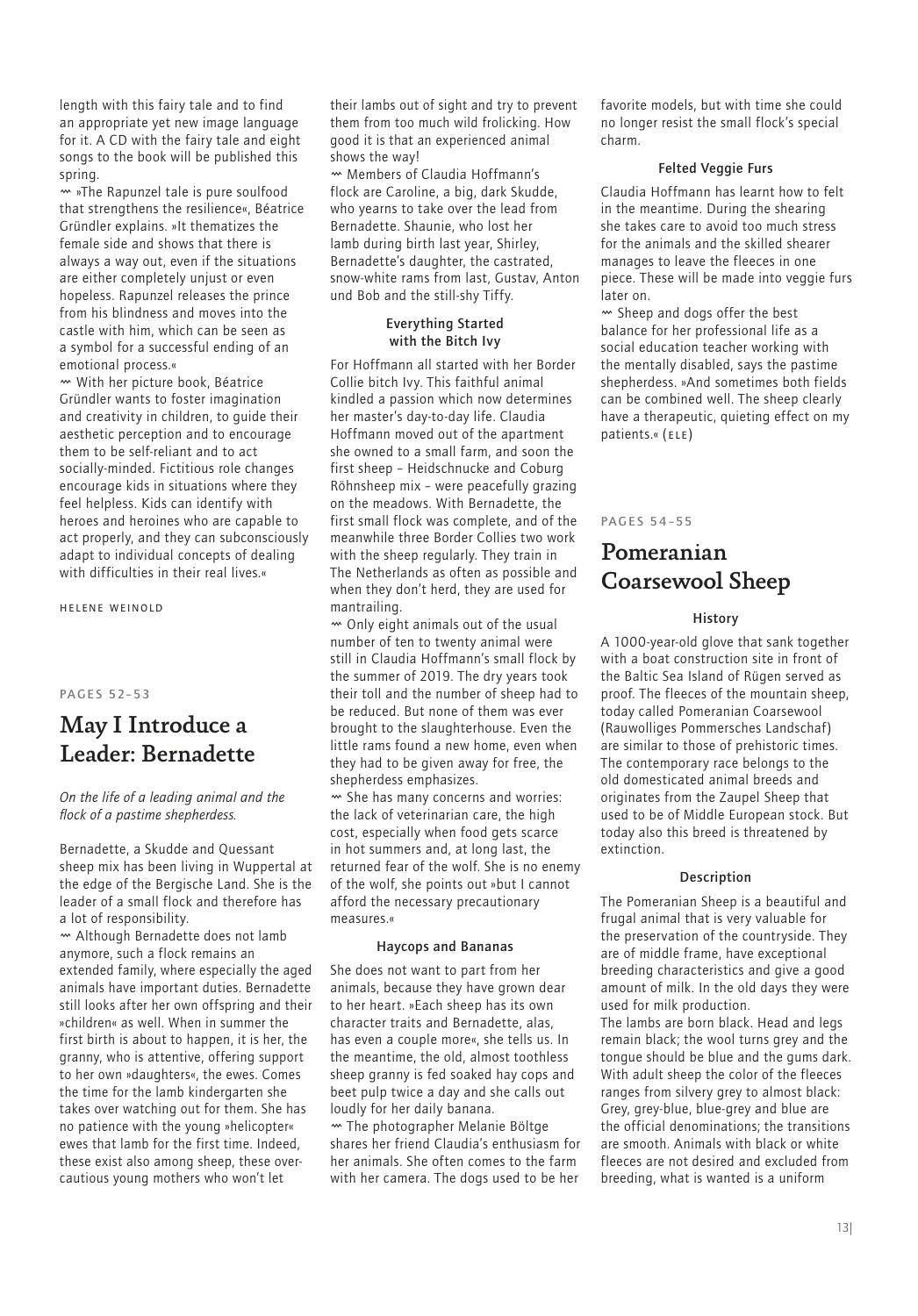grey. An eel back is seen occasionally, and the rams can have a black mane.  $<sup>∞</sup>$  The grey of the Pomeranian is a</sup> combination of white and black fibers. How light or how dark it actually turns out is a question of mixture. Why the Pomeranian were excluded from breeding animals with white wool I find interesting. Their wool was used traditionally by the country people for work clothes. The soft grey wool was much praised.

## Wool

The fleece of the Pomeranian Sheep should contain 12 to 25 % hair. The researcher Dr. Gunhild Kurt reported on the combination of the fibers in 1999. She found four different, often to be found types of hair and wool fibers on these sheep (and others as well): Only very few Pomeranian have kemp. A long hair type, similar to Kemp, which also has a lot of marrow and is therefore stiff and scratchy is rather rare, but there are individual animals that carry them and then in great number. One finds more long hairs that hardly have any marrow and are hollow inside, which makes them softer and more flexible. On the whole, these serve as the Pomeranian »raincoat«. The long covering hair grows mostly in the summer months. It is remarkably

a middle fineness of 32,1 to 40 μ. Often the wool yields are even finer. BC- and B-wool is not rare, a stately ram can have a D-type wool. In the fleece you get fibers from 4 to 60 μ, sometimes to 80 μ. A great part of fine wool (A-category) is found in the fleece.

#### Karin Höller

*www.rauhwoller-in-rinteln.de*

#### Felting Tests

As already so well described, the wool of the Pomeranian Coarsewool Sheep is a mix. At first glance, such a fleece seems to have an even fiber length, but this impression fools you concerning the variety of the different fibers. At a closer look one can clearly see the different types, and they can even be separated from another when you work carefully with your fingers.

Ø For testing I used raw wool in a middle grey and a fiber length of approx. 12 cm. The fleece feels very oily, but it is not sticky. The stacks can be easily separated and therefore laying them out is easy. As usual I make two different felt test patterns. A thin one with 3 g of wool on a surface of 20x20 cm, another with 10 g of wool on 20x20 cm.

| Inititial Weight | Starting Size        | End Size                                | Shrinking factor |
|------------------|----------------------|-----------------------------------------|------------------|
| 10 g             | 20 cm $\times$ 20 cm | 10.5 cm $\times$ 11 cm                  | 1.73             |
| 3 a              | 20 cm $\times$ 20 cm | $17.5 \text{ cm} \times 7.5 \text{ cm}$ | 2,66             |

longer than the wool fibers and protects the animals from rain in the fall. Ø In addition, there are wooly long hair and wool fibers. These grow best in winter, and when the shearing takes place in April or May these are almost as long as the long hairs. They make for the main part of the fleece which renders warming, soft wool.

Ø In order to make the chaos perfect each fiber has its different structure – not only with marrow, hollow, solid (wool fibers) but they are all differently bent. The many diameters and the different kind of crooked hair (even fur is not wished for!) are responsible for the chaos that produces the air chambers in the wool and of which not only the sheep profit but also the wearer of his or her comfy sweater: It warms so very well! Yarn from Pommern sheep wool is rather bulky yet light.

Ø In the breeding process, an average fineness of the wool in the categories C and CD is wished for. This corresponds to Ø What is striking here is the enormous shrinking factor. It almost seems as if the wool would never stop shrinking. Nevertheless, the felt remains astonishingly flexible afterwards. Another remarkable thing is that the kemp does not protrude from the felt even during the strong fulling process. A few short hairs remain on the work mat, but these are rather broken or cut short fibers than kemp. Ø Everything turns different when you felt

a fur. The technique is easily applied here. The Pomeranian wool stands up readily and acts in co-operation with the felting process. It can be felted quickly on the base material and allows for the time to loosen the single tips of hair. But when the fur is plucked apart kemp and other coarse hairs are clearly visible. The do not felt at all into the fur. Hairs keep getting lose and they stick to the fingers in an unpleasant way. Still the Pomeranian wool turns out unbelievably beautiful furs. They are very dense and solid. Despite its dark basic color, the Pomeranian wool dyes well.

There are always enough light fibers so that you get expressive colors. Fazit Conclusion

The Pomeranian Coarsewool Sheep have a wonderfully variable wool that can be used for objects of everyday use. It is not at all as coarse as you might deduce from its name. But above all, these sheep are very beautiful in my opinion and I would like to contribute my share to keep this breed in existence.

Margit Röhm

## PAGES 56–59

## Tutorial: Sculptural Bowl

*By means of motifs made from pre-felt, an alembic, wax and shellac Mascha Schreiber succeeds in making intricate effects on her felted bowls. Here she describes step by step how this is done.* 

#### **Material**

For a bowl with an approximate diameter of 20 cm:

- Ø Stencil in circle form, Ø approx. 35 cm (e.g. from sound insulation material)
- $\sim$  50 g mountain sheep wool in fleece. brown
- Ø 50 g Austral merino wool in fleece, white
- Ø 5 g Karakul wool
- $<sub>w</sub>$  5 g Small wool balls</sub>
- Ø Mohair wool flakes
- $M$  1 a silk fibers
- $\sim$  50 g knitting yarn for decoration
- Ø Pre-Felt
- Ø Small wool rolls
- Ø Felting equiment (Soap, water, towel, ball sprinkler, slide-resistant mat, gauze, fulling pin / a so-called »felting mouse«
- Ø Scissors
- w Alembic
- Ø Wax
- Ø Small batik jar (Tjanting) or something similar
- Ø Candle
- Ø Brush
- Ø Wax pastes (e.g. from Viva Decor)
- w Shellac

## Tutorial

## Preparation

Draw a sketch of your project and note all materials required, like for example silk, wool or yarn.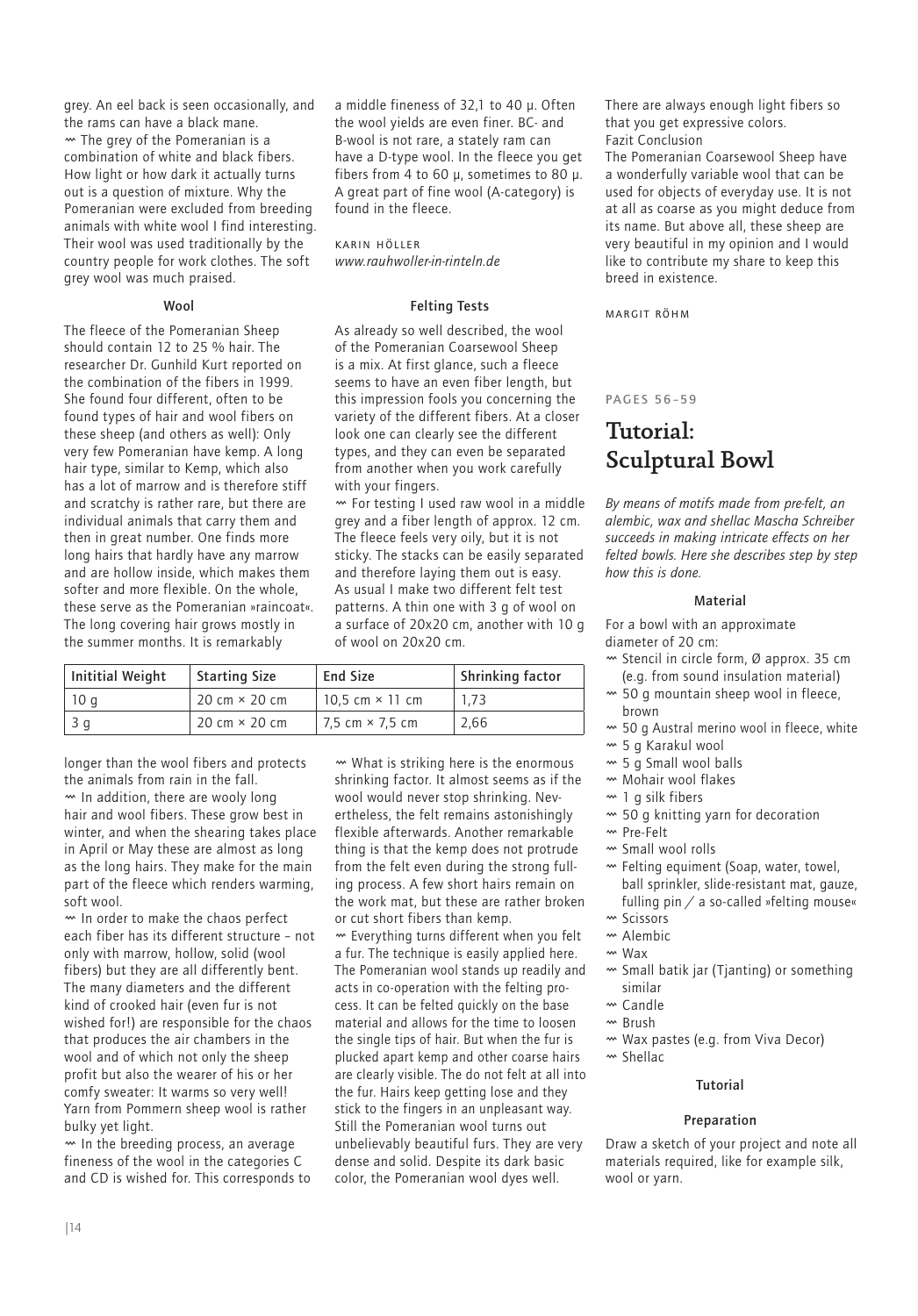### Basics

1 As base material put out a layer of light wool from the stencil's center radially in an outward direction, so that the whole surface is covered.

2 Then put a second layer of dark wool around it in a circle but leave an edge of 5 to 7 cm free. This is necessary to be able to form the depth of the bowl later. At last put a layer of dark wool radially from the middle over the whole surface.

## Decoration

... Now you can design the surface of your project by putting yarn fibers onto it, for example….

...distribute pre-felt pieces and small woolen balls over it….

... place motifs cut-out from pre-felt. like a bird or flowers…

 $\delta$  …and put on wool curls or other<br>bibers onto the surface. fibers onto the surface.

### Felting

Wet the work piece with a ball sprinkler filled with warm water, the temperature of which should not exceed  $40 °C$ .

8 Cover the decorated and moistened wool layers with gauze and rub over everything with soap.

9 Press the air out of the wool carefully with your hands and start to felt the wool by rubbing it softly. As soon as the decoration pieces are connected firmly to the base remove the gauze, wrap the felt bowl into a towel and roll it in all directions until the felt is firm.

The felting of the bowl is finished once you can see tiny balls appearing on the surface.

## Cleansing and Cutting

11 Rinse the bowl under clear water until it remains clear as well. Then tumble-dry the bowl and pull it into the desired shape. Cut the edges even with the scissors.

12 A valuable advice: Don't throw away the cut-away edges, you might want to use them for further projects. Shape the desired bowl form with the »felting mouse« or a fulling pin.

## Further Design

13 Draw details like flower stalks,<br>feathers or a bird's beak with an alembic. The singeing can create a relief surface.

14 Fill the burnt-in lines with melted wax. I use a small batik jar, i.e. a funnel-shaped tool on a wooden shaft for that step.

15 Color the burnt-in and waxed details with a brush and wax paste in the desired color (e.g. gold, silver, green, blue etc.)

For finishing cover the details with shellac.

The result is an expressive bowl with sculptural ornaments.

Instructions and photos: Mascha Schreiber

#### PAGES 60–61

## Following the Nomads' Trails in Kyrgyzstan

*Part 1: From Bischkek to the Eastern bank of the Issyk Kul*

On a journey through Tschingis Aitmatow's home country a group of travellers under the direction of Sabine Reichert-Kassube learned about the feltmaking tradition of the Kyrgyz people. Ø Between China, Kazakhstan, Uzbekistan and Tadzhikistan is a country that has been fascinating me for many years: Kyrgyzstan – the source of felt art and the home of Tschingis Aitmatov, whose novel »Djamila« had touched my heart when I was very young. Enthusiastically, I followed the travel reports of feltmaker friends who had travelled to Kyrgyzstan with István Vidák. My special interest lies in the simple, close-to-nature life of these people many of whom still live as nomads.

Ø In 2013 I took the trip to the country of my dreams under the guidance of Annemie Koenen. In 2017 I was there alone in order to teach Kyrgyz women to make felt- or silk clothing from Uzbek silk and Kyrgyz wool. With the help of Annemie Koenen, István Vidák and Asel Sapakova,a Kyrgyz woman

who speaks German and Russian very well and has a lot of contacts in the country's feltmaker scene I organized another trip with a small number of women to Kyrgyzstan in 2019.

Ø Our aim is to go around the Issy Kul, the Earth's second-biggest mountain lake, once.

Ø Asel Sapakova lives with her husband Bolotbek in the capital Bischkek, where one can still see many characteristics and remnants of the former Soviet Union to which the country belonged. Monuments, wide streets, big public places and geometrically arranged flower beds shape the cityscape.

### Artful Embroideries

In the art museum our small group gets their first impression what we will see and learn in the forthcoming two weeks. Next to paintings which show the Nomadic life there are impressive art objects in all possible textile techniques to be admired: From the Alakiiz over Tschij Weaving to Shyrdaks. I stay in from of a colorful wall hanging with typical CentralAsia embroideries which was made by Asel's mother Kalipa Asanakunova. Then we stop by the elegant felt shop Tumar and Asel's studio where she makes the small, handcrafted figurines that are widely sold on European fairs. She learned the craft from her mother and developed it further. Ø Together with Asel we leave Bischkek on the Silk Road which leads us to the Kazach border to the east. Kerim, our friendly driver, shows us the Burana tower which used to be part of the oldest mosque in Kyrgyztan. Here we look with awe at petroglyphs, animal motifs carved in stone, which are also often copied to ornate various felted carpets.

#### A Visit in the Shyrdak Workshop

We travel along the northern coast to Tamchy to the most renowned Shyrdak master of Kyrgyzstan, Kendjekan Toktosunova, called Kenge. (István Vidák presented her in detail in the filzfun no. 60.) There a lot has changed during my last visit. Now she has a really modern bathroom, a Shyrdak workshop and another big one for slippers, complete with several machines such as carding equipment. We watch the women felt the slippers until the final fulling, which is done by the local men. Kenge explains the meaning of the symbols on the Shyrdak carpets, draws the motifs' outlines onto the prefelt with a piece of chalk and cuts them out with a sharp knife. She does not only make so-called